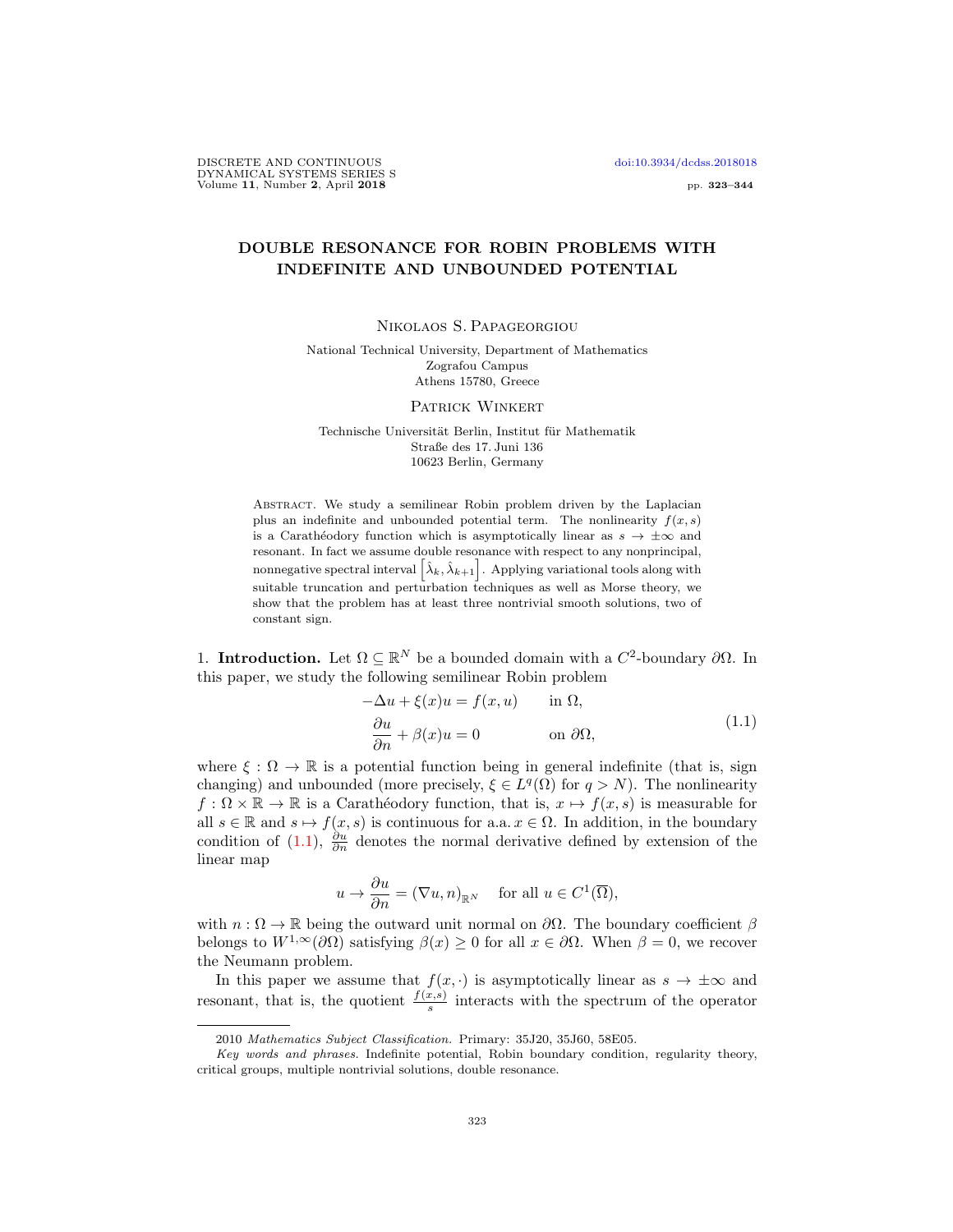$u \to -\Delta u + \xi(x)u$  with Robin boundary condition as  $s \to \pm \infty$ . However, the resonance assumed here is more general since we do not assume that the limits

$$
\lim_{s \to \pm \infty} \frac{f(x, s)}{s}
$$

exist, as is the case in most papers dealing with resonant equations, see, for example, Li-Liu  $[10]$  and Gasinski-Papageorgiou  $[8]$ . Instead, we assume here that we can have a so-called double resonance situation, namely

$$
\hat{\lambda}_k \le \liminf_{s \to \pm \infty} \frac{f(x, s)}{s} \le \limsup_{s \to \pm \infty} \frac{f(x, s)}{s} \le \hat{\lambda}_{k+1},
$$

with  $\hat{\lambda}_k, \hat{\lambda}_{k+1}$  being two successive eigenvalues of the Robin differential operator. Such resonant problems were investigated almost exclusively in the context of Dirichlet boundary value problems with no potential term, that is,  $\xi \equiv 0$ . In this setting, the differential operator (left-hand side of the operator) is coercive and this simplifies significantly the analysis of the problem. The first work on doubly resonant equations is the one of Berestycki-de Figueiredo [\[3\]](#page-21-2) who also coined the term double resonance. Subsequently appeared the related works of C $\acute{a}c$  [\[4\]](#page-21-3), Liang-Su [\[11\]](#page-21-4), Robinson [\[16\]](#page-21-5), Su [\[17\]](#page-21-6) and Zou [\[19\]](#page-21-7) who proved multiplicity results but under more restrictive conditions on the data of the Dirichlet problem. More precisely, C $\acute{a}c$  [\[4\]](#page-21-3) and Zou [\[19\]](#page-21-7) do not allow complete resonance to occur at the two endpoints of the spectral interval  $\left[\hat{\lambda}_k, \hat{\lambda}_{k+1}\right]$  while Liang-Su [\[11\]](#page-21-4) and Robinson [\[16\]](#page-21-5) assume that  $f \in C(\overline{\Omega} \times \mathbb{R})$ . We also mention the recent works of Papageorgiou-Rădulescu [\[13\]](#page-21-8), [\[15\]](#page-21-9) who deal with resonant Neumann problems but do not address the case of double resonance.

Our approach is variational based on critical point theory together with suitable truncation and perturbation techniques and the usage of Morse theory in terms of critical groups. In the next section we develop the necessary mathematical background material which will help to follow the arguments in this paper.

<span id="page-1-0"></span>2. **Preliminaries.** Let X be a Banach space and  $X^*$  its topological dual while  $\langle \cdot, \cdot \rangle$ denotes the duality brackets to the pair  $(X^*, X)$ . We have the following definition.

**Definition 2.1.** The functional  $\varphi \in C^1(X,\mathbb{R})$  fulfills the Cerami condition (the C-condition for short) if the following holds: every sequence  $(u_n)_{n>1} \subseteq X$  such that  $(\varphi(u_n))_{n\geq 1}$  is bounded in  $\mathbb R$  and  $(1 + ||u_n||_X)\varphi'(u_n) \to 0$  in  $X^*$  as  $n \to \infty$ , admits a strongly convergent subsequence.

This is a compactness-type condition on the functional  $\varphi$  to offset the fact that  $X$  is in general infinite dimensional, hence not locally compact. It leads to a deformation theorem from which one can derive the minimax theory of the critical values of  $\varphi$ . A central result of this theory is the so-called mountain pass theorem due to Ambrosetti-Rabinowitz [\[2\]](#page-21-10) which we recall here in a slightly more general form (see, for example, Gasiński-Papageorgiou [\[7,](#page-21-11) p. 648]).

<span id="page-1-1"></span>**Theorem 2.2.** Let  $\varphi \in C^1(X)$  be a functional satisfying the C-condition and let  $u_1, u_2 \in X, \|u_2 - u_1\|_X > \rho > 0,$ 

 $\max{\{\varphi(u_1), \varphi(u_2)\}} \leq \inf{\{\varphi(u) : ||u - u_1||_X = \rho\}} =: m_\rho$ 

and  $c = \inf_{\gamma \in \Gamma} \max_{0 \le t \le 1} \varphi(\gamma(t))$  with  $\Gamma = \{ \gamma \in C([0,1], X) : \gamma(0) = u_1, \gamma(1) = 1\}$  $u_2$ . Then  $c \geq m_\rho$  with c being a critical value of  $\varphi$ .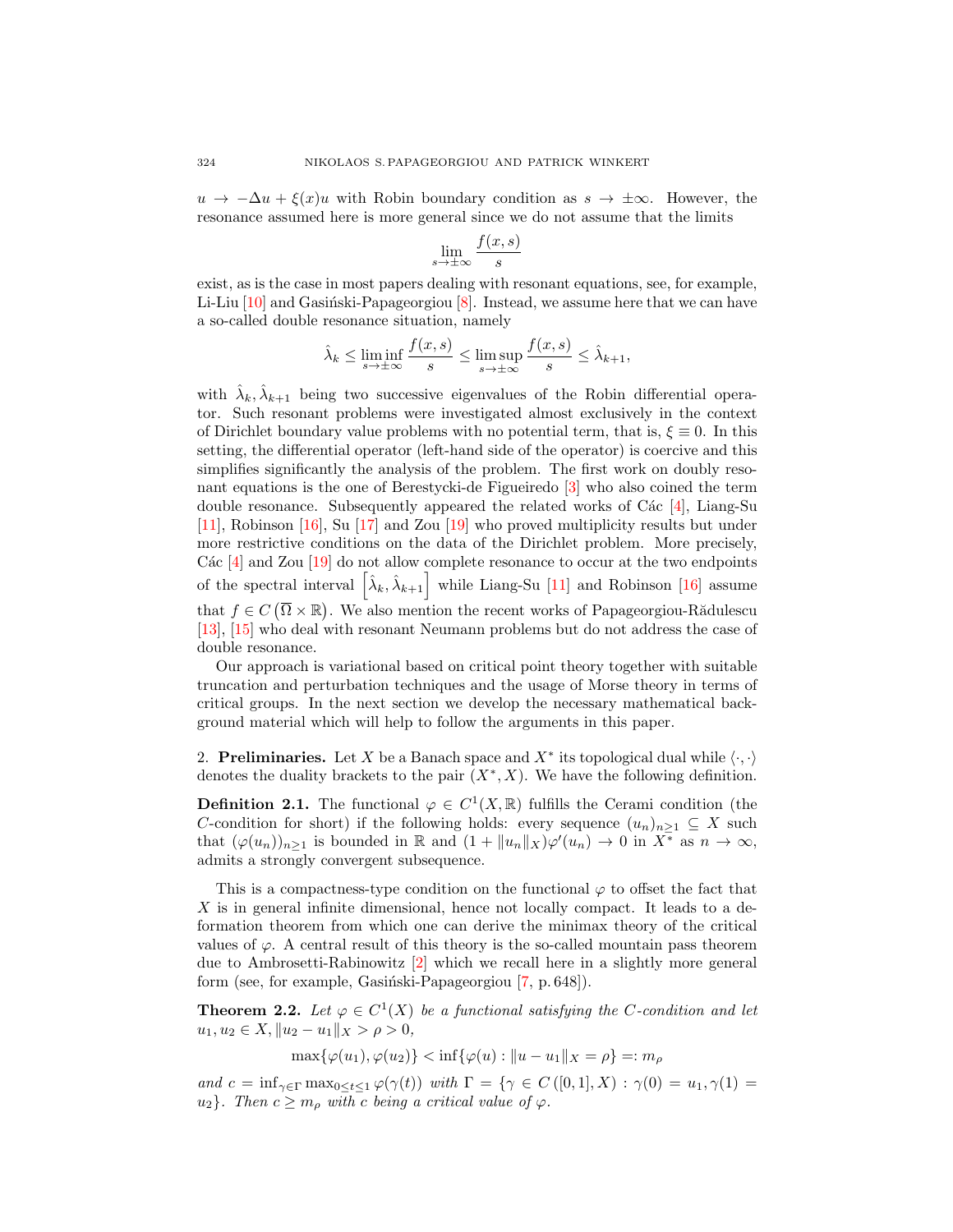By  $H^1(\Omega)$  we denote the usual Hilbert space with inner product

$$
(u,h) = \int_{\Omega} uhdx + \int_{\Omega} (\nabla u, \nabla h)_{\mathbb{R}^N} dx \quad \text{for all } u, h \in H^1(\Omega)
$$

and corresponding norm

$$
||u|| = [||u||_2^2 + ||\nabla u||_2^2]^{\frac{1}{2}}
$$
 for all  $u \in H^1(\Omega)$ ,

where  $\|\cdot\|_2$  stands for the norm in the Lebesgue space  $L^2(\Omega)$ . The norm of  $\mathbb{R}^N$  is denoted by  $\|\cdot\|_{\mathbb{R}^N}$  and  $(\cdot, \cdot)_{\mathbb{R}^N}$  stands for the inner product in  $\mathbb{R}^N$ . For  $s \in \mathbb{R}$ , we set  $s^{\pm} = \max\{\pm s, 0\}$  and for  $u \in H^1(\Omega)$  we define  $u^{\pm}(\cdot) = u(\cdot)^{\pm}$ . It is well known that

$$
u^{\pm} \in H^{1}(\Omega), \quad |u| = u^{+} + u^{-}, \quad u = u^{+} - u^{-}.
$$

The Lebesgue measure on  $\mathbb{R}^N$  is denoted by  $|\cdot|_N$  and for a measurable function  $h: \Omega \times \mathbb{R} \to \mathbb{R}$  (for example, a Carathéodory function), we define the Nemytskij operator corresponding to the function  $h$  by

$$
N_h(u)(\cdot) = h(\cdot, u(\cdot))
$$
 for all  $u \in H^1(\Omega)$ .

Evidently,  $x \mapsto N_h(u)(x)$  is measurable.

In addition to the Sobolev space  $H^1(\Omega)$  we will also use the ordered Banach space  $C^1(\overline{\Omega})$  and its positive cone

$$
C^{1}(\overline{\Omega})_{+} = \left\{ u \in C^{1}(\overline{\Omega}) : u(x) \ge 0 \text{ for all } x \in \overline{\Omega} \right\}.
$$

This cone has a nonempty interior in  $C(\overline{\Omega})$  given by

$$
int (C^{1}(\overline{\Omega})_{+}) = \{ u \in C^{1}(\overline{\Omega})_{+} : u(x) > 0 \text{ for all } x \in \overline{\Omega} \}.
$$

On the boundary  $\partial\Omega$  we consider the  $(N-1)$ -dimensional Hausdorff (surface) measure  $\sigma(\cdot)$ . Having this measure, we can define in the usual way the boundary Lebesgue spaces  $L^s(\partial\Omega)$  for  $1 \leq s \leq \infty$ . From the theory of Sobolev spaces we know that there exists a unique linear map  $\gamma_0: H^1(\Omega) \to L^2(\partial\Omega)$  known as the trace map such that

$$
\gamma_0(u) = u|_{\partial\Omega}
$$
 for all  $u \in H^1(\Omega) \cap C(\overline{\Omega})$ .

The trace map prescribes boundary values to Sobolev functions. Furthermore we know that the trace map is compact into  $L^s(\partial\Omega)$  for every  $s \in [1, 2_*)$ , where  $2_*$  is the critical exponent of 2 given by

$$
2_* = \begin{cases} \frac{2(N-1)}{N-2} & \text{if } N \ge 3, \\ \infty & \text{if } N = 1, 2. \end{cases}
$$

Moreover it holds

$$
\operatorname{im} \gamma_0 = H^{\frac{1}{2},2}(\partial \Omega)
$$
 and  $\operatorname{ker} \gamma_0 = H_0^1(\Omega)$ .

From now on, for the sake of notational simplicity, we drop the usage of the trace operator  $\gamma_0$ . All restrictions of Sobolev functions on  $\partial\Omega$  are understood in the sense of traces.

As we already described in the Introduction we will use the spectrum of the differential operator  $u \to -\Delta u + \xi(x)u$  with Robin boundary condition. So, we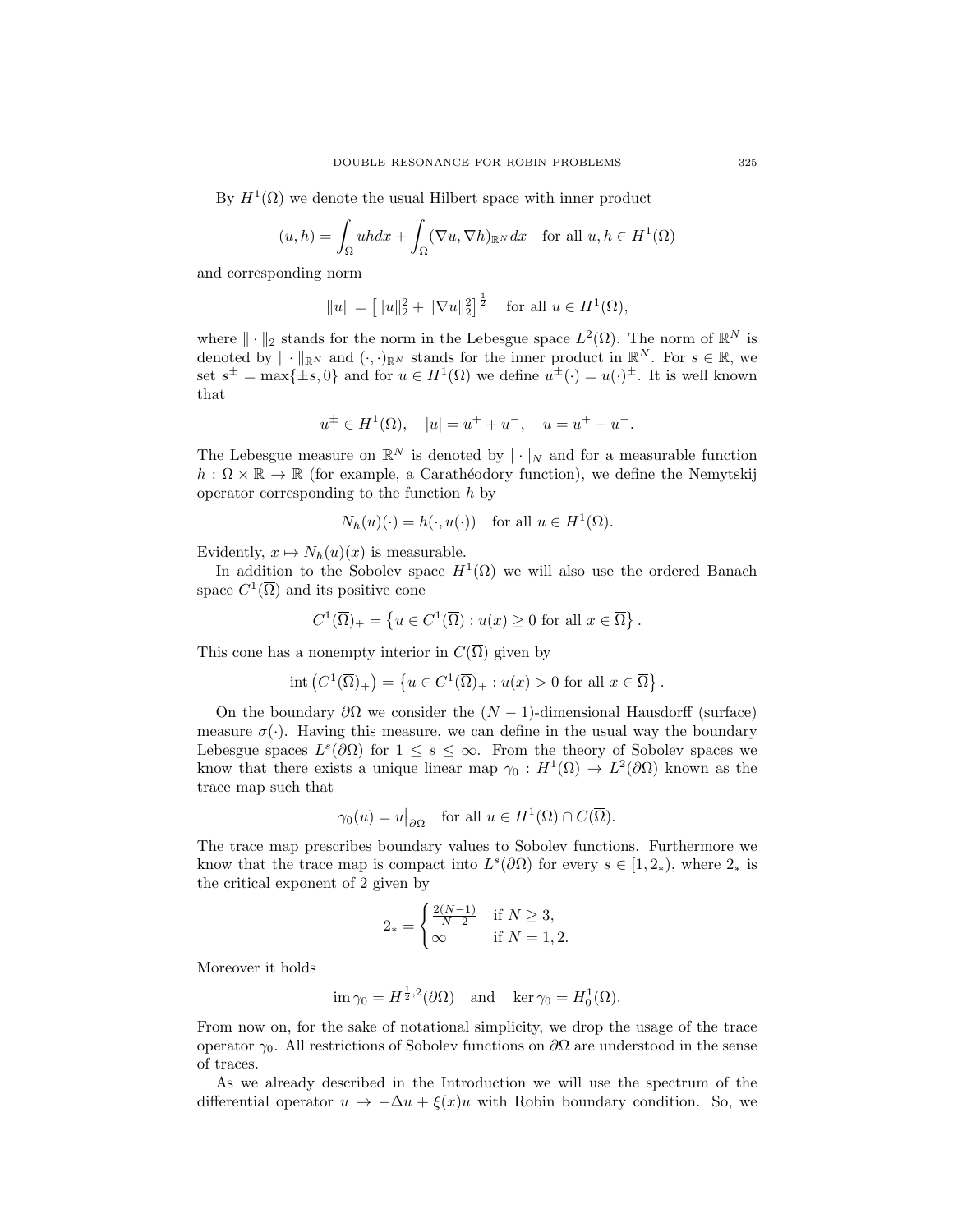consider the following linear eigenvalue problem

<span id="page-3-1"></span>
$$
-\Delta u + \xi(x)u = \hat{\lambda}u \quad \text{in } \Omega,
$$
  
\n
$$
\frac{\partial u}{\partial n} + \beta(x)u = 0 \quad \text{on } \partial\Omega.
$$
\n(2.1)

In this eigenvalue problem we impose the following conditions on its data:

- $\xi \in L^{\frac{N}{2}}(\Omega)$  if  $N \geq 3$ ,  $\xi \in L^{s}(\Omega)$  with  $s \in (1, +\infty)$  if  $N = 2$  and  $\xi \in L^{1}(\Omega)$  if  $N=1.$
- $\beta \in W^{1,\infty}(\partial\Omega)$  and  $\beta(x) \geq 0$  for all  $x \in \partial\Omega$ .

Let  $\gamma: H^1(\Omega) \to \mathbb{R}$  be the C<sup>1</sup>-functional defined by

$$
\gamma(u) = \|\nabla u\|_2^2 + \int_{\Omega} \xi(x)u^2 dx + \int_{\partial\Omega} \beta(x)u^2 d\sigma.
$$

From D'Agui-Marano-Papageorgiou [\[6\]](#page-21-12) we know that there exist  $\mu$ ,  $c_0 > 0$  such that  $\gamma(u) + \mu \|u\|_2^2 \ge c_0 \|u\|^2$  for all  $u \in H^1$  $(2.2)$ 

Then using [\(2.2\)](#page-3-0) and the spectral theorem for compact self-adjoint operators on a Hilbert space, we can have a complete description of the spectrum of [\(2.1\)](#page-3-1). This consists of a strictly increasing sequence  $(\hat{\lambda}_k)$ of eigenvalues such that  $\hat{\lambda}_k \to +\infty$ as  $k \to +\infty$ . By  $E\left(\hat{\lambda}_k\right), k \in \mathbb{N}$ , we denote the corresponding eigenspace. These are finite dimensional subspaces of  $H^1(\Omega)$  and we have the following orthogonal direct sum decomposition

<span id="page-3-2"></span><span id="page-3-0"></span>
$$
H^{1}(\Omega) = \overline{\bigoplus_{k \geq 1} E\left(\hat{\lambda}_{k}\right)}.
$$

The eigenvalues of  $(2.1)$  have the following properties:

- $\hat{\lambda}_1$  is simple, that is dim  $E(\hat{\lambda}_1) = 1$ .
- •

<span id="page-3-3"></span>
$$
\hat{\lambda}_1 = \inf \left[ \frac{\gamma(u)}{\|u\|_2^2} : u \in H^1(\Omega), u \neq 0 \right].
$$
 (2.3)

• For  $m \geq 2$  we have

$$
\hat{\lambda}_m = \inf \left[ \frac{\gamma(u)}{\|u\|_2^2} : u \in \overline{\bigoplus_{k \ge m} E\left(\hat{\lambda}_k\right)}, u \neq 0 \right]
$$
\n
$$
= \sup \left[ \frac{\gamma(u)}{\|u\|_2^2} : u \in \bigoplus_{k=1}^m E\left(\hat{\lambda}_k\right), u \neq 0 \right].
$$
\n(2.4)

The infimum in [\(2.3\)](#page-3-2) is attained on  $E(\hat{\lambda}_1)$  while both the infimum and the supre-mum in [\(2.4\)](#page-3-3) are attained on  $E(\hat{\lambda}_m)$ . Evidently the elements of  $E(\hat{\lambda}_1)$  have fixed sign while the elements of  $E(\hat{\lambda}_m), m \geq 2$ , are nodal, that is, sign changing. By  $\hat{u}_1$  we denote the L<sup>2</sup>-normalized (that is,  $\|\hat{u}_1\|_2 = 1$ ) positive eigenfunction corresponding to  $\hat{\lambda}_1$ . If  $\xi \in L^q(\Omega)$  with  $q > N$ , then the regularity theory of Wang [\[18\]](#page-21-13) (see Lemmata 5.1 and 5.2) implies that  $\hat{u}_1 \in C^1(\overline{\Omega})_+ \setminus \{0\}$ . Moreover, Harnack's inequality (see, for example, Motreanu-Motreanu-Papageorgiou [\[12,](#page-21-14) p. 212]) we have  $\hat{u}_1(x) > 0$ for all  $x \in \overline{\Omega}$ . If  $\xi^+ \in L^{\infty}(\Omega)$ , then the strong maximum principle (see, for example, Gasiński-Papageorgiou [\[7,](#page-21-11) p. 738]) implies that  $\hat{u}_1 \in \text{int}(C^1(\overline{\Omega})_+)$ . If  $\xi \in L^q(\Omega)$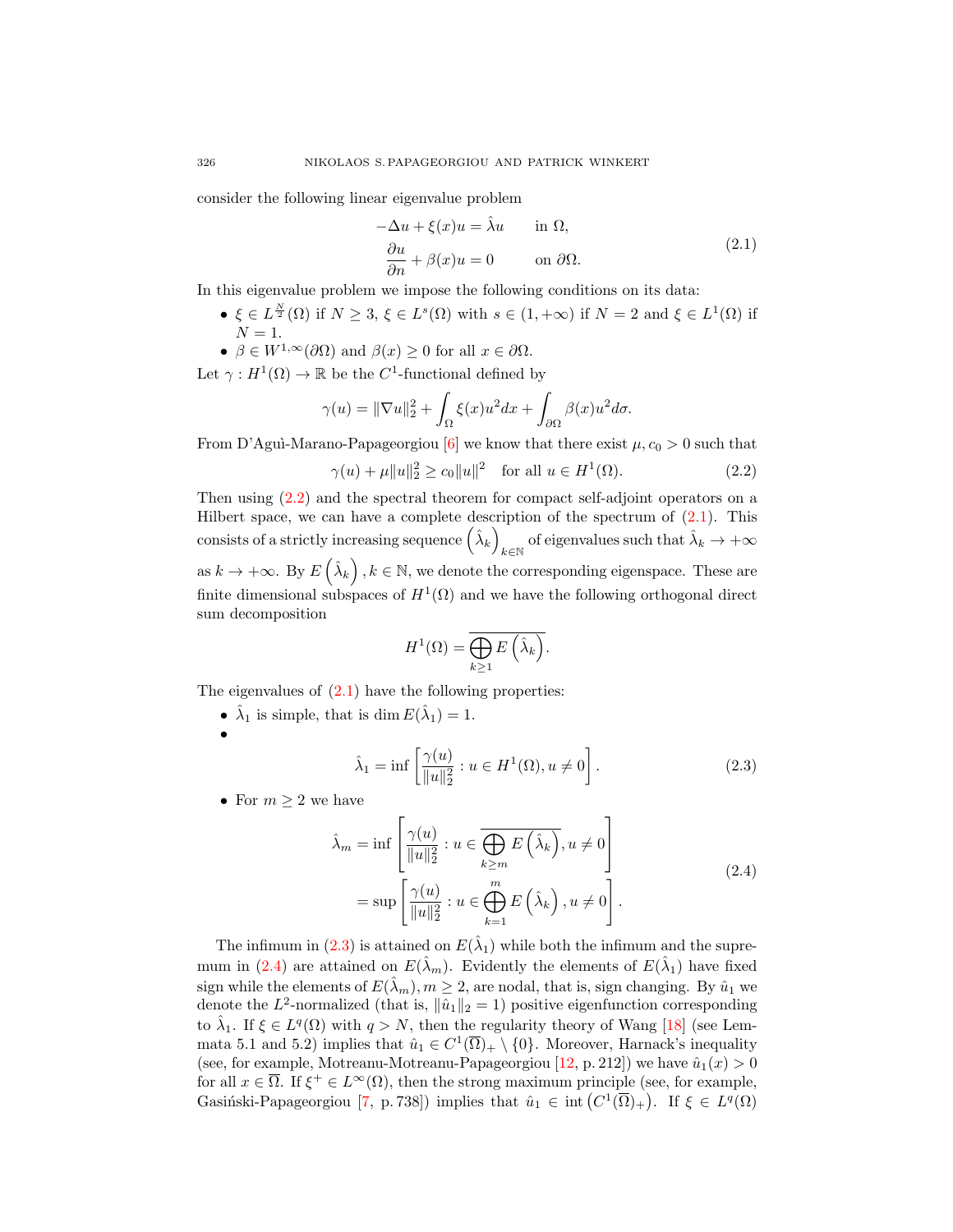with  $q > \frac{N}{2}$ , then the eigenspaces  $E(\hat{\lambda}_k)$ ,  $k \in \mathbb{N}$  have the so-called "Unique Continuation Property" (ucp for short) which says that if  $u \in E(\hat{\lambda}_k)$  and u vanishes on a set of positive Lebesgue measure, then  $u \equiv 0$ .

The above properties lead to the following useful inequalities which can be found in D'Aguì-Marano-Papageorgiou [\[6\]](#page-21-12).

## Lemma 2.3.

(a) If  $m \in \mathbb{N}$ ,  $\vartheta \in L^{\infty}(\Omega)$  and  $\vartheta(x) \leq \hat{\lambda}_m$  for a.a.  $x \in \Omega$ ,  $\vartheta \neq \hat{\lambda}_m$ , then there exists a number  $c_1 > 0$  such that

$$
\gamma(u) - \int_{\Omega} \vartheta(x)u^2 dx \ge c_1 ||u||^2 \quad \text{for all } u \in \overline{\bigoplus_{k \ge m} E\left(\hat{\lambda}_k\right)}.
$$

(b) If  $m \in \mathbb{N}$ ,  $\eta \in L^{\infty}(\Omega)$  and  $\eta(x) \geq \hat{\lambda}_m$  for a.a.  $x \in \Omega$ ,  $\eta \neq \hat{\lambda}_m$ , then there exists a number  $c_2 > 0$  such that

$$
\gamma(u) - \int_{\Omega} \eta(x)u^2 dx \leq -c_2 ||u||^2 \quad \text{for all } u \in \bigoplus_{k=1}^m E\left(\hat{\lambda}_k\right).
$$

We will also consider the weighted version of the linear eigenvalue problem  $(2.1)$ . So, let  $\eta \in L^{\infty}(\Omega)$ ,  $\eta \geq 0$ ,  $\eta \neq 0$ . We consider the following linear eigenvalue problem

<span id="page-4-0"></span>
$$
-\Delta u + \xi(x)u = \hat{\lambda}\eta(x)u \quad \text{in } \Omega,
$$
  
\n
$$
\frac{\partial u}{\partial n} + \beta(x)u = 0 \quad \text{on } \partial\Omega.
$$
\n(2.5)

In the same way as for problem  $(2.1)$  we show that the linear eigenvalue problem [\(2.5\)](#page-4-0) admits a strictly increasing sequence of eigenvalues  $(\tilde{\lambda}_k(\eta))$ such that  $k \in \mathbb{N}$  $\tilde{\lambda}_k(\eta) \to +\infty$  as  $k \to +\infty$ . In this case, in the variational characterization of the eigenvalues, the Rayleigh quotient has the form

$$
R(u) = \frac{\gamma(u)}{\int_{\Omega} \eta(x)u^2 dx} \quad \text{for all } u \in H^1(\Omega) \setminus \{0\}.
$$

As a consequence of the ucp of the eigenspaces we infer the following strict monotonicity property of the map  $\eta \to \lambda_m(\eta), m \in \mathbb{N}$ .

<span id="page-4-1"></span>**Lemma 2.4.** If  $\eta_1, \eta_2 \in L^{\infty}(\Omega), 0 \leq \eta_1 \leq \eta_2, \eta_1 \neq 0$  and  $\eta_1 \neq \eta_2$ , then, for all  $m \in \mathbb{N}$  we have  $\tilde{\lambda}_m(\eta_2) < \tilde{\lambda}_m(\eta_1)$ .

Next, let us recall some basic definitions and facts about Morse theory which will need in the sequel. Let X be a Banach space and let  $(Y_1, Y_2)$  be a topological pair such that  $Y_2 \subseteq Y_1 \subseteq X$ . For every integer  $k \geq 0$  the term  $H_k(Y_1, Y_2)$  stands for the  $k =$ -relative singular homology group with integer coefficients. Recall that

$$
H_k(Y_1, Y_2) = \frac{Z_k(Y_1, Y_2)}{Z_k(Y_1, Y_2)}
$$
 for all  $k \in \mathbb{N}_0$ ,

where  $Z_k(Y_1, Y_2)$  is the group of relative singular k-cycles of  $Y_1$  mod  $Y_2$  (that is,  $Z_k(Y_1, Y_2) = \text{ker } \partial_k$  with  $\partial_k$  being the boundary homomorphism) and  $B_k(Y_1, Y_2)$ is the group of relative singular k-boundaries of  $Y_1$  mod  $Y_2$  (that is,  $B_k(Y_1, Y_2)$  = im  $\partial_{k+1}$ ). We know that  $\partial_{k-1} \circ \partial_k = 0$  for all  $k \in \mathbb{N}$ , hence  $B_k(Y_1, Y_2) \subseteq Z_k(Y_1, Y_2)$ and so the quotient

$$
Z_k(Y_1, Y_2) / B_k(Y_1, Y_2)
$$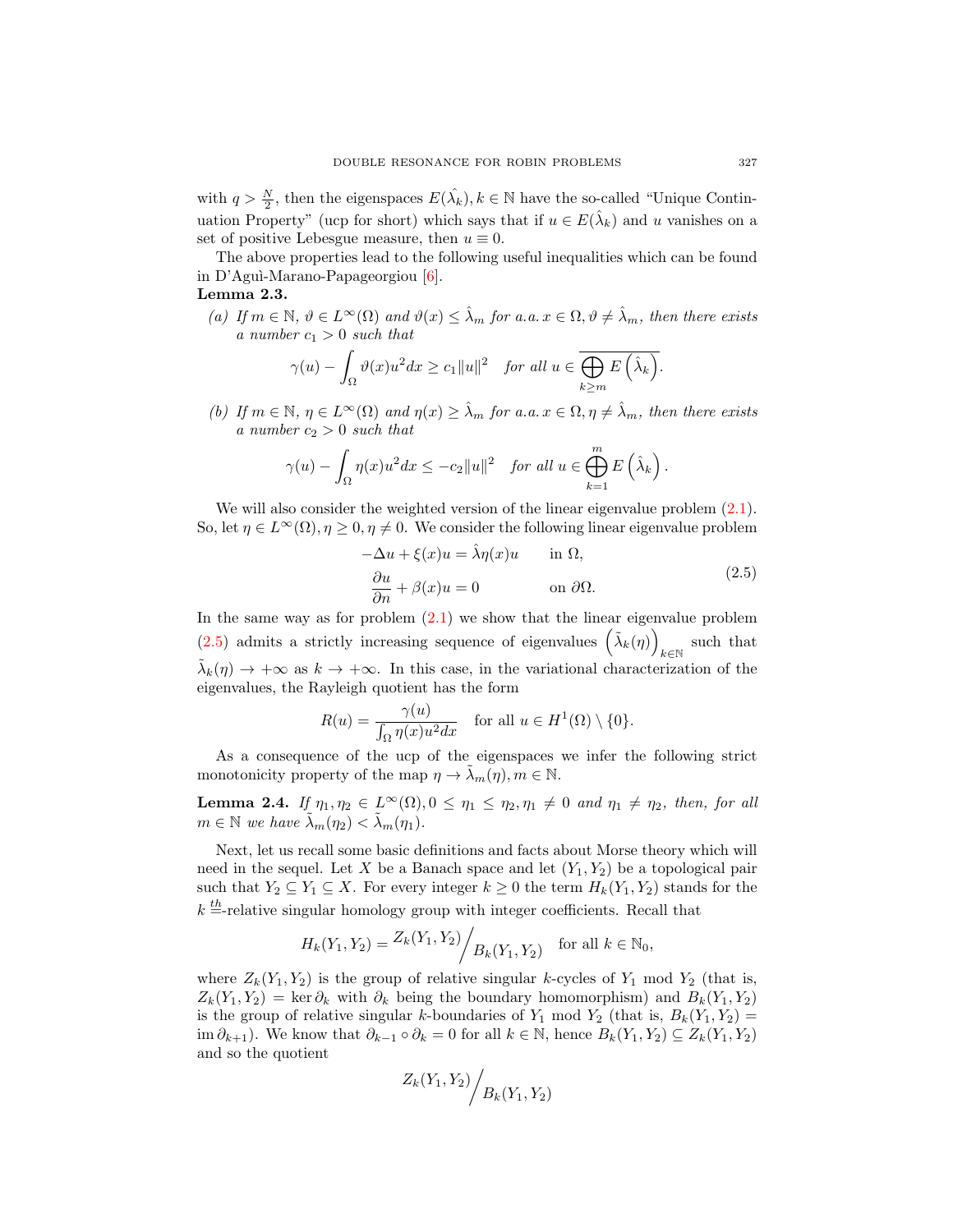makes sense.

Given  $\varphi \in C^1(X)$  and  $c \in \mathbb{R}$ , we introduce the following sets:

$$
\varphi^c = \{ u \in X : \varphi(u) \le c \} \qquad \text{(the sublevel set of } \varphi \text{ at } c),
$$
  
\n
$$
K_{\varphi} = \{ u \in X : \varphi'(u) = 0 \} \qquad \text{(the critical set of } \varphi),
$$
  
\n
$$
K_{\varphi}^c = \{ u \in K_{\varphi} : \varphi(u) = c \} \qquad \text{(the critical set of } \varphi \text{ at the level } c).
$$

For every isolated critical point  $u \in K^c_\varphi$  the critical groups of  $\varphi$  at  $u \in K^c_\varphi$  are defined by

$$
C_k(\varphi, u) = H_k(\varphi^c \cap U, \varphi^c \cap U \setminus \{u\}) \quad \text{for all } k \ge 0,
$$

where U is a neighborhood of u such that  $K_{\varphi} \cap \varphi^c \cap U = \{u\}$ . The excision property of singular homology theory implies that the definition of critical groups above is independent of the particular choice of the neighborhood U.

Suppose that  $\varphi \in C^1(X)$  satisfies the C-condition and that inf  $\varphi(K_{\varphi}) > -\infty$ . Let  $c < \inf \varphi(K_{\varphi})$ . The critical groups of  $\varphi$  at infinity are defined by

$$
C_k(\varphi,\infty) = H_k(X,\varphi^c) \quad \text{for all } k \ge 0.
$$

This definition is independent of the choice of the level  $c < \inf \varphi(K_{\varphi})$ . This is a consequence of the second deformation theorem (see, for example, Gasinski-Papageorgiou [\[7,](#page-21-11) p. 628]).

We now assume that  $K_{\varphi}$  is finite and introduce the following series in  $t \in \mathbb{R}$ :

<span id="page-5-1"></span>
$$
M(t, u) = \sum_{k \ge 0} \text{rank } C_k(\varphi, u)t^k \quad \text{for all } u \in K_{\varphi},
$$
  

$$
P(t, \infty) = \sum_{k \ge 0} \text{rank } C_k(\varphi, \infty)t^k.
$$

The Morse relation says that

$$
\sum_{u \in K_{\varphi}} M(t, u) = P(t, \infty) + (1 + t)Q(t) \quad \text{for all } t \in \mathbb{R},\tag{2.6}
$$

with  $Q(t) = \sum_{k\geq 0} \beta_k t^k$  being a formal series in  $t \in \mathbb{R}$  with nonnegative integer coefficients.

By  $A \in \mathcal{L}(H^1(\Omega), (H^1(\Omega))^*)$  we denote the linear operator defined by

$$
\langle A(u), h \rangle = \int_{\Omega} (\nabla u, \nabla h)_{\mathbb{R}^N} dx \quad \text{for all } u, h \in H^1(\Omega).
$$

Furthermore, we say that a Banach space  $X$  has the Kadec-Klee property, if the following implication is true:

 $u_n \rightharpoonup u$  in X and  $||u_n|| \rightharpoonup ||u|| \rightharpoonup \rightharpoonup u_n \rightharpoonup u$  in X.

Locally uniformly convex Banach spaces, in particular Hilbert spaces, have the Kadec-Klee property. Finally, let

<span id="page-5-0"></span>
$$
m_0 = \min\left\{k \in \mathbb{N} : \hat{\lambda}_k \ge 0\right\},\tag{2.7}
$$

that is,  $\hat{\lambda}_{m_0}$  is the first nonnegative eigenvalue of [\(2.1\)](#page-3-1). If  $\xi \geq 0$  and  $\beta \geq 0$ , then  $\hat{\lambda}_1 \geq 0$  and so  $m_0 = 1$ . Moreover, if  $\xi \geq 0, \beta \geq 0$  and one of the two is different from zero, then  $\hat{\lambda}_1 > 0$ .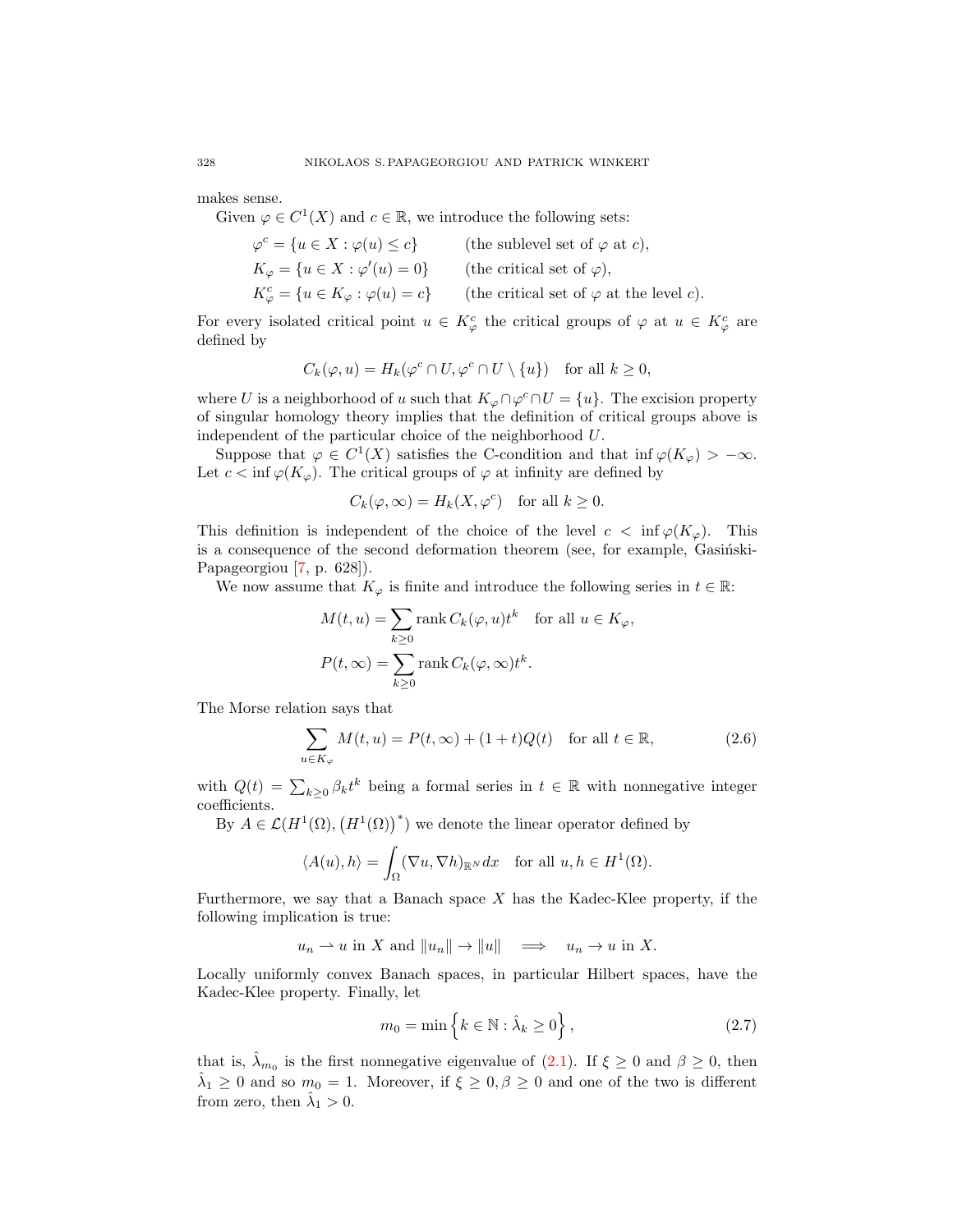3. Multiplicity Theorem. In this section we prove a multiplicity theorem about the existence of three nontrivial solutions to problem [\(1.1\)](#page-0-0) under conditions of double resonance.

Our hypotheses on the data of problem  $(1.1)$  are the following.

- $H(\xi)$ :  $\xi \in L^q(\Omega)$  with  $q > N$  when  $N \geq 2$  and  $q = 1$  when  $N = 1$ ; in addition  $\xi^+ \in L^{\infty}(\Omega)$ .
- H( $\beta$ ):  $\beta \in W^{1,\infty}(\partial \Omega)$  and  $\beta(x) \geq 0$  for all  $x \in \partial \Omega$ .
- H(f):  $f: \Omega \times \mathbb{R} \to \mathbb{R}$  is a Carathéodory function such that  $f(x, 0) = 0$  for a.a.  $x \in \Omega$ and
	- (i) for every  $\rho > 0$  there exists  $a_{\rho} \in L^{\infty}(\Omega)$  such that

$$
|f(x, s)| \le a_{\rho}(x)
$$
 for a.a.  $x \in \Omega$  and for all  $s \in \mathbb{R}$ ;

(ii) there exists  $k \in \mathbb{N}$  with  $k \ge \max \{m_0, 2\}$  such that

$$
\hat{\lambda}_k \le \liminf_{s \to \pm \infty} \frac{f(x, s)}{s} \le \limsup_{s \to \pm \infty} \frac{f(x, s)}{s} \le \hat{\lambda}_{k+1}
$$

uniformly for a.a.  $x \in \Omega$  where  $m_0$  is given in  $(2.7)$ ;

(iii) if  $F(x, s) = \int_0^s f(x, t)dt$ , then

$$
\lim_{s \to \pm \infty} [f(x, s) - 2F(x, s)] = +\infty
$$

uniformly for a.a.  $x \in \Omega$ ;

(iv) there exist a function  $\vartheta \in L^{\infty}(\Omega)$  and  $c_3 > 0$  such that

$$
\vartheta(x) \leq \hat{\lambda}_1
$$
 for a.a.  $x \in \Omega$ ,  $\vartheta \neq \hat{\lambda}_1$ 

and

$$
-c_3 \le \liminf_{s \to 0} \frac{f(x,s)}{s} \le \limsup_{s \to 0} \frac{f(x,s)}{s} \le \vartheta(x)
$$

uniformly for a.a.  $x \in \Omega$ .

Now let  $\mu > 0$  as in  $(2.2)$  and consider the following truncation-perturbation of the nonlinearity  $f(x, \cdot)$ 

$$
\hat{f}_{+}(x,s) = \begin{cases} 0, & \text{if } s \le 0, \\ f(x,s) + \mu s, & \text{if } s > 0, \end{cases} \quad \hat{f}_{-}(x,s) = \begin{cases} f(x,s) + \mu s, & \text{if } s < 0, \\ 0, & \text{if } s \ge 0. \end{cases}
$$
(3.1)

It is clear that both functions are of Carathéodory type. We set  $\hat{F}_\pm(x, s)$  =  $\int_0^s \hat{f}_\pm(x,t)dt$  and introduce the  $C^1$ -functionals  $\hat{\varphi}_\pm : H^1(\Omega) \to \mathbb{R}$  defined by

$$
\hat{\varphi}_{\pm}(u) = \frac{1}{2}\gamma(u) + \frac{\mu}{2}||u||_2^2 - \int_{\Omega}\hat{F}_{\pm}(x, u)dx.
$$

Furthermore, let  $\varphi: H^1(\Omega) \to \mathbb{R}$  be the energy (Euler) functional of problem [\(1.1\)](#page-0-0) which is defined by

<span id="page-6-0"></span>
$$
\varphi(u) = \frac{1}{2}\gamma(u) - \int_{\Omega} F(x, u)dx.
$$

Evidently  $\varphi \in C^1(H^1(\Omega)).$ 

Let us consider first the truncation functionals  $\hat{\varphi}_{\pm}$ .

<span id="page-6-1"></span>**Proposition 3.1.** If hypotheses  $H(\xi)$ ,  $H(\beta)$  and  $H(f)$  are satisfied, then the functionals  $\hat{\varphi}_{\pm}$  fulfill the C-condition.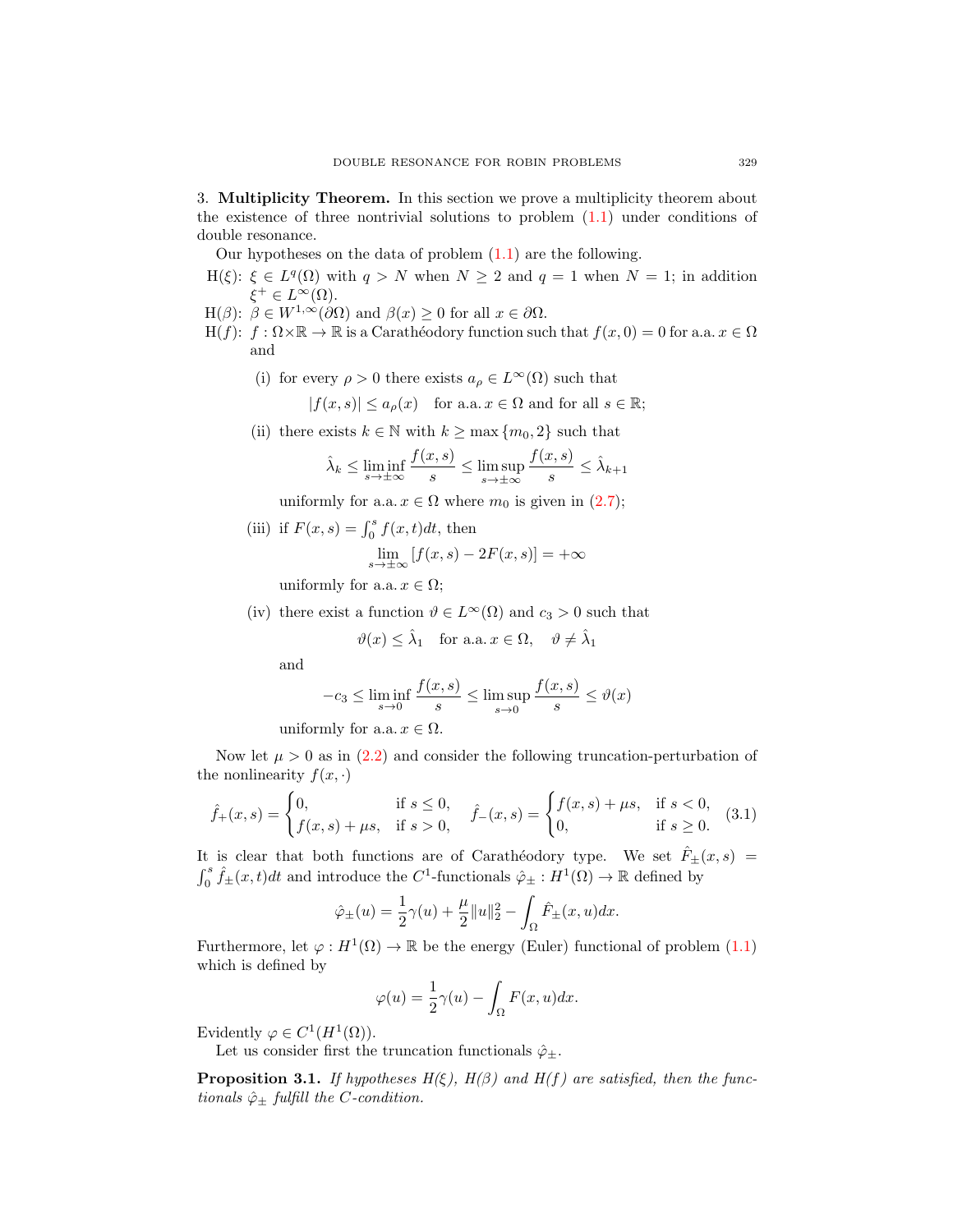*Proof.* We will show the assertion only for  $\hat{\varphi}_+$ , the proof for  $\hat{\varphi}_-$  is similar. So, let  $(u_n)_{n\geq 1} \subseteq H^1(\Omega)$  be a sequence such that

<span id="page-7-0"></span>
$$
|\hat{\varphi}_+(u_n)| \le M_1 \quad \text{ for all } n \ge 1
$$

with some  $M_1 > 0$  and

$$
(1 + \|u_n\|)\hat{\varphi}'_+(u_n) \to 0 \quad \text{in } (H^1(\Omega))^*.
$$
 (3.2)

Due to  $(3.2)$  we get

$$
\left| \langle A(u_n), h \rangle + \int_{\Omega} (\xi(x) + \mu) u_n h dx + \int_{\partial \Omega} \beta(x) u_n h d\sigma - \int_{\Omega} \hat{f}_+(x, u_n) h dx \right|
$$
  

$$
\leq \frac{\varepsilon_n \|h\|}{1 + \|u_n\|} \tag{3.3}
$$

for all  $h \in H^1(\Omega)$  with  $\varepsilon_n \to 0^+$ . We choose  $h = -u_n^- \in H^1(\Omega)$  in [\(3.3\)](#page-7-1) to obtain  $\gamma(u_n^-) + \mu \|u_n^-\|_2^2 \leq \varepsilon_n \quad \text{for all } n \in \mathbb{N}$ 

due to the truncation [\(3.1\)](#page-6-0) which implies  $c_0||u_n||^2 \leq \varepsilon_n$  for all  $n \in \mathbb{N}$  because of [\(2.2\)](#page-3-0). This finally gives

<span id="page-7-1"></span>
$$
u_n^- \to 0 \quad \text{in } H^1(\Omega). \tag{3.4}
$$

We claim now that  $(u_n)_{n\geq 1} \subseteq H^1(\Omega)$  is bounded. Arguing by contradiction, suppose that by passing to a subsequence if necessary, we have

<span id="page-7-5"></span><span id="page-7-4"></span><span id="page-7-3"></span><span id="page-7-2"></span>
$$
||u_n^+|| \to \infty. \tag{3.5}
$$

Let  $y_n = \frac{u_n^+}{\|u_n^+\|}$  for all  $n \ge 1$ . Then  $\|y_n\| = 1, y_n \ge 0$  for all  $n \ge 1$  and so, by the Sobolev embedding theorem and the compactness of the trace map, we may assume that

$$
y_n \to y
$$
 in  $H^1(\Omega)$  and  $y_n \to y$  in  $L^{\frac{2q}{q-1}}(\Omega)$  and in  $L^2(\partial\Omega)$ . (3.6)

Combining  $(3.1)$ ,  $(3.3)$  and  $(3.4)$  results in

$$
\left| \langle A(u_n^+), h \rangle + \int_{\Omega} \xi(x) u_n^+ h dx + \int_{\partial \Omega} \beta(x) u_n^+ h d\sigma - \int_{\Omega} \hat{f}_+(x, u_n^+) h dx \right| \le \varepsilon'_n \|h\|
$$

for all  $h \in H^1(\Omega)$  with  $\varepsilon'_n \to 0^+$ . Therefore, we have

$$
\left| \langle A(y_n), h \rangle + \int_{\Omega} \xi(x) y_n h dx + \int_{\partial \Omega} \beta(x) y_n h d\sigma - \int_{\Omega} \frac{N_f(u_n^+)}{\|u_n^+\|} h dx \right|
$$
  

$$
\leq \frac{\varepsilon'_n}{\|u_n^+\|} \|h\| \quad \text{for all } n \in \mathbb{N}.
$$
 (3.7)

Hypotheses  $H(f)(i)$ , (ii) imply that

 $|f(x, s)| \leq c_4(1+|s|)$  for a.a.  $x \in \Omega$  and for all  $s \in \mathbb{R}$  with  $c_4 > 0$ .

This fact along with  $(3.5)$  ensures

$$
\left(\frac{N_f(u_n^+)}{\|u_n^+\|}\right)_{n\geq 1}\subseteq L^2(\Omega)
$$
 is bounded.

So, by passing to a subsequence if necessary and by applying condition  $H(f)(ii)$ , we obtain

<span id="page-7-6"></span>
$$
\frac{N_f(u_n^+)}{\|u_n^+\|} \to \eta(x)y \quad \text{in } L^2(\Omega) \text{ as } n \to \infty \tag{3.8}
$$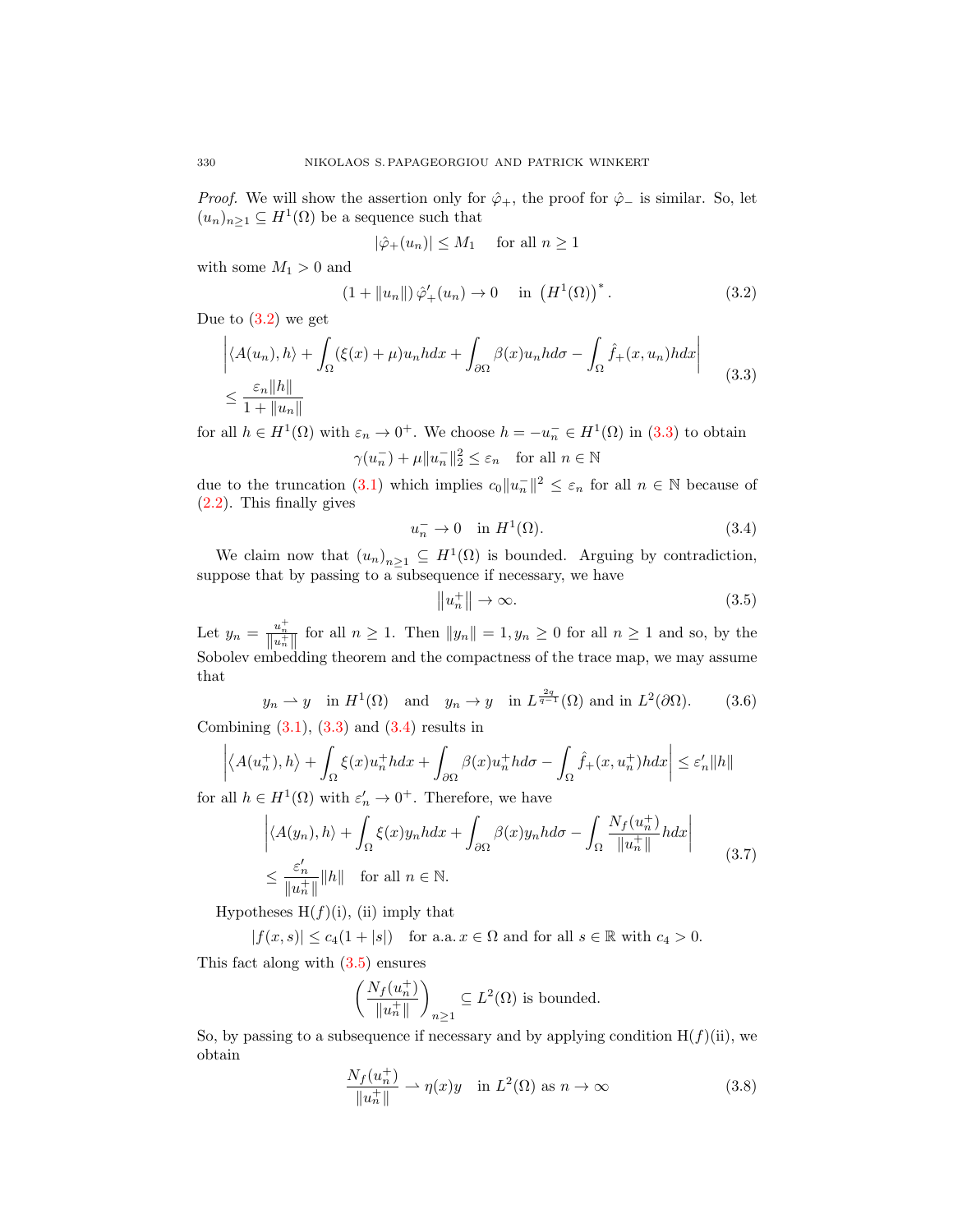with  $\hat{\lambda}_k \leq \eta(x) \leq \hat{\lambda}_{k+1}$  for a.a.  $x \in \Omega$ , see the proof of Proposition 16 in Aizicovici-Papageorgiou-Staicu [\[1\]](#page-21-15). Now let us pass to the limit in [\(3.7\)](#page-7-4) as  $n \to \infty$  while we use  $(3.6)$  and  $(3.8)$ . Thus

$$
\langle A(y), h \rangle + \int_{\Omega} \xi(x) y h dx + \int_{\partial \Omega} \beta(x) y h d\sigma = \int_{\Omega} \eta(x) y h dx
$$

for all  $h \in H^1(\Omega)$ . This gives (see Papageorgiou-Rădulescu [\[14\]](#page-21-16))

<span id="page-8-0"></span>
$$
-\Delta y + \xi(x)y = \eta(x)y \quad \text{in } \Omega,
$$
  

$$
\frac{\partial y}{\partial n} + \beta(x)y = 0 \quad \text{on } \partial\Omega.
$$
 (3.9)

Now we choose  $h = y_n - y \in H^1(\Omega)$  in [\(3.7\)](#page-7-4), pass to the limit and use [\(3.6\)](#page-7-5) as well as  $(3.8)$ . Then

$$
\lim_{n \to \infty} \langle A(y_n), y_n - y \rangle = 0,
$$

hence  $\|\nabla y_n\|_2 \to \|\nabla y\|_2$  which by the Kadec-Klee property in combination with [\(3.6\)](#page-7-5) finally gives  $y_n \to y$  in  $H^1(\Omega)$ . Thus

<span id="page-8-1"></span>
$$
||y|| = 1 \text{ and } y \ge 0. \tag{3.10}
$$

First suppose that

$$
\eta(x) = \hat{\lambda}_k \quad \text{ or } \quad \eta(x) = \hat{\lambda}_{k+1} \quad \text{for a.a. } x \in \Omega,
$$

see [\(3.8\)](#page-7-6). Because of [\(3.9\)](#page-8-0) and [\(3.10\)](#page-8-1) and since  $k \ge 2$  we infer that y is nodal which contradicts [\(3.10\)](#page-8-1).

So, assume that  $\eta \neq \hat{\lambda}_k$  and  $\eta \neq \hat{\lambda}_{k+1}$ . Applying Lemma [2.4](#page-4-1) implies that

$$
\tilde{\lambda}_k(\eta) < \tilde{\lambda}_k(\hat{\lambda}_k) = 1 \quad \text{and} \quad 1 = \tilde{\lambda}_{k+1}(\hat{\lambda}_{k+1}) < \tilde{\lambda}_{k+1}(\eta),
$$

which gives  $y = 0$  (see  $(3.9)$ ) and so a contradiction because of  $(3.10)$ .

This proves that

$$
(u_n^+)_{n\geq 1} \subseteq H^1(\Omega) \text{ is bounded.}
$$
 (3.11)

Due to  $(3.4)$  and  $(3.11)$ , we get then

$$
(u_n)_{n\geq 1} \subseteq H^1(\Omega)
$$
 is bounded.

So, we may assume that

$$
u_n \rightharpoonup u
$$
 in  $H^1(\Omega)$  and  $u_n \rightharpoonup u$  in  $L^{\frac{2q}{q-1}}(\Omega)$  and in  $L^2(\partial\Omega)$ . (3.12)

Taking  $h = u_n - u \in H^1(\Omega)$  in [\(3.3\)](#page-7-1), passing to the limit as  $n \to \infty$  and applying  $(3.12)$  yields

$$
\lim_{n \to \infty} \langle A(u_n), u_n - u \rangle = 0.
$$

This shows that  $\|\nabla u_n\|_2 \to \|\nabla u\|_2$  and taking the Kadec-Klee property along with  $(3.12)$  into account this finally implies that  $u_n \to u$  in  $H^1(\Omega)$ . This proves that the functional  $\hat{\varphi}_+$  satisfies the *C*-condition.

Similarly we show that the functional  $\hat{\varphi}_-\$  satisfies the C-condition.

<span id="page-8-3"></span><span id="page-8-2"></span> $\Box$ 

Let us now prove a similar result for the energy functional  $\varphi: H^1(\Omega) \to \mathbb{R}$ .

<span id="page-8-4"></span>**Proposition 3.2.** If hypotheses  $H(\xi)$ ,  $H(\beta)$  and  $H(f)$  are satisfied, then the functional  $\varphi$  fulfills the *C*-condition.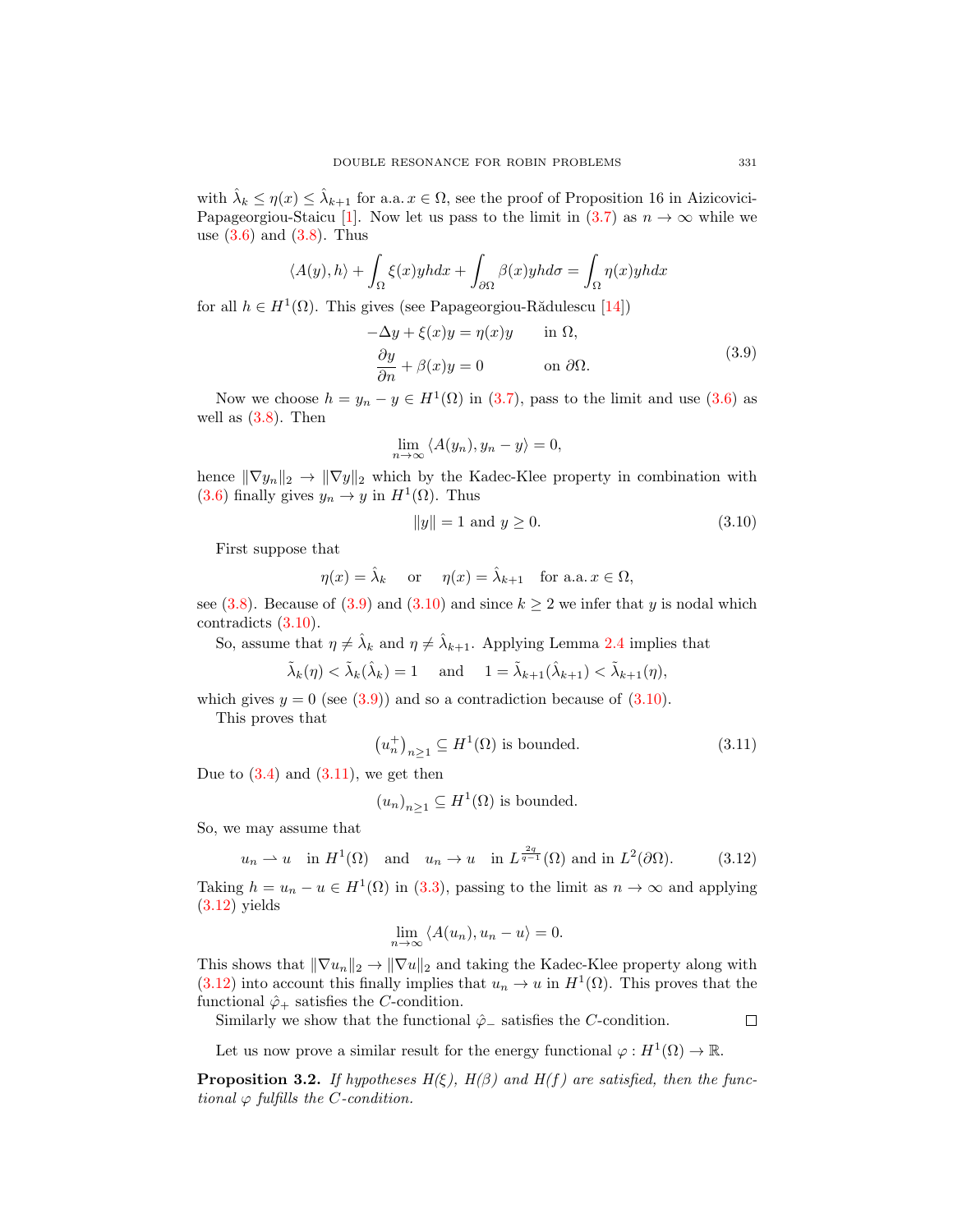*Proof.* Consider a sequence  $(u_n)_{n\geq 1} \subseteq H^1(\Omega)$  such that

<span id="page-9-2"></span><span id="page-9-0"></span>
$$
|\varphi(u_n)| \le M_2 \quad \text{ for some } M_2 > 0 \text{ and for all } n \ge 1,
$$
 (3.13)

$$
(1 + \|u_n\|)\varphi'(u_n) \to 0 \quad \text{in } (H^1(\Omega))^* \text{ as } n \to \infty.
$$
 (3.14)

Assertion [\(3.14\)](#page-9-0) implies

$$
\left| \langle A(u_n), h \rangle + \int_{\Omega} \xi(x) u_n h dx + \int_{\partial \Omega} \beta(x) u_n h d\sigma - \int_{\Omega} f(x, u_n) h dx \right|
$$
  

$$
\leq \frac{\varepsilon_n \|h\|}{1 + \|u_n\|} \quad \text{for all } h \in H^1(\Omega) \text{ with } \varepsilon_n \to 0^+.
$$
 (3.15)

Taking  $h = u_n \in H^1(\Omega)$  in [\(3.15\)](#page-9-1) gives

<span id="page-9-1"></span>
$$
-\gamma(u_n) + \int_{\Omega} f(x, u_n) u_n dx \le \varepsilon_n \quad \text{for all } n \in \mathbb{N}.
$$
 (3.16)

On the other hand, by using  $(3.13)$ , we have

$$
\gamma(u_n) - \int_{\Omega} 2F(x, u_n) dx \le 2M_2 \quad \text{for all } n \in \mathbb{N}.
$$
 (3.17)

Adding  $(3.16)$  and  $(3.17)$  we obtain

$$
\int_{\Omega} \left[ f(x, u_n) u_n - 2F(x, u_n) \right] dx \le M_3 \tag{3.18}
$$

for some  $M_3 > 0$  and for all  $n \in \mathbb{N}$ . We are going to show that the sequence  $(u_n)_{n\geq 1} \subseteq H^1(\Omega)$  is bounded. Arguing indirectly, suppose that at least for a subsequence, we have

<span id="page-9-9"></span><span id="page-9-6"></span><span id="page-9-5"></span><span id="page-9-4"></span><span id="page-9-3"></span>
$$
||u_n|| \to +\infty.
$$

Let  $y_n = \frac{u_n}{\|u_n\|}$  for all  $n \in \mathbb{N}$ . Then  $\|y_n\| = 1$  for all  $n \in \mathbb{N}$  and so we may assume that

$$
y_n \rightharpoonup y
$$
 in  $H^1(\Omega)$  and  $y_n \rightharpoonup y$  in  $L^{\frac{2q}{q-1}}(\Omega)$  and in  $L^2(\partial\Omega)$ . (3.19)

Inequality  $(3.15)$  can be rewritten as follows

$$
\left| \langle A(y_n), h \rangle + \int_{\Omega} \xi(x) y_n h dx + \int_{\partial \Omega} \beta(x) y_n h d\sigma - \int_{\Omega} \frac{N_f(u_n)}{\|u_n\|} h dx \right|
$$
  

$$
\leq \frac{\varepsilon_n \|h\|}{(1 + \|u_n\|) \|u_n\|} \quad \text{for all } n \in \mathbb{N}.
$$
 (3.20)

Recall that with the aid of hypotheses  $H(f)(ii)$  one can show that

$$
\frac{N_f(u_n)}{\|u_n\|} \to \eta y \text{ in } L^2(\Omega) \text{ as } n \to \infty \tag{3.21}
$$

with  $\hat{\lambda}_k \le \eta(x) \le \hat{\lambda}_{k+1}$  for a.a.  $x \in \Omega$ . Taking  $h = y_n - y \in H^1(\Omega)$  in [\(3.20\)](#page-9-5), passing to the limit as  $n \to \infty$  and using [\(3.19\)](#page-9-6) as well as [\(3.21\)](#page-9-7) gives

<span id="page-9-8"></span><span id="page-9-7"></span>
$$
\lim_{n \to \infty} \langle A(y_n), y_n - y \rangle = 0,
$$

which directly implies that

$$
y_n \to y \text{ in } H^1(\Omega) \text{ and } ||y|| = 1,
$$
\n(3.22)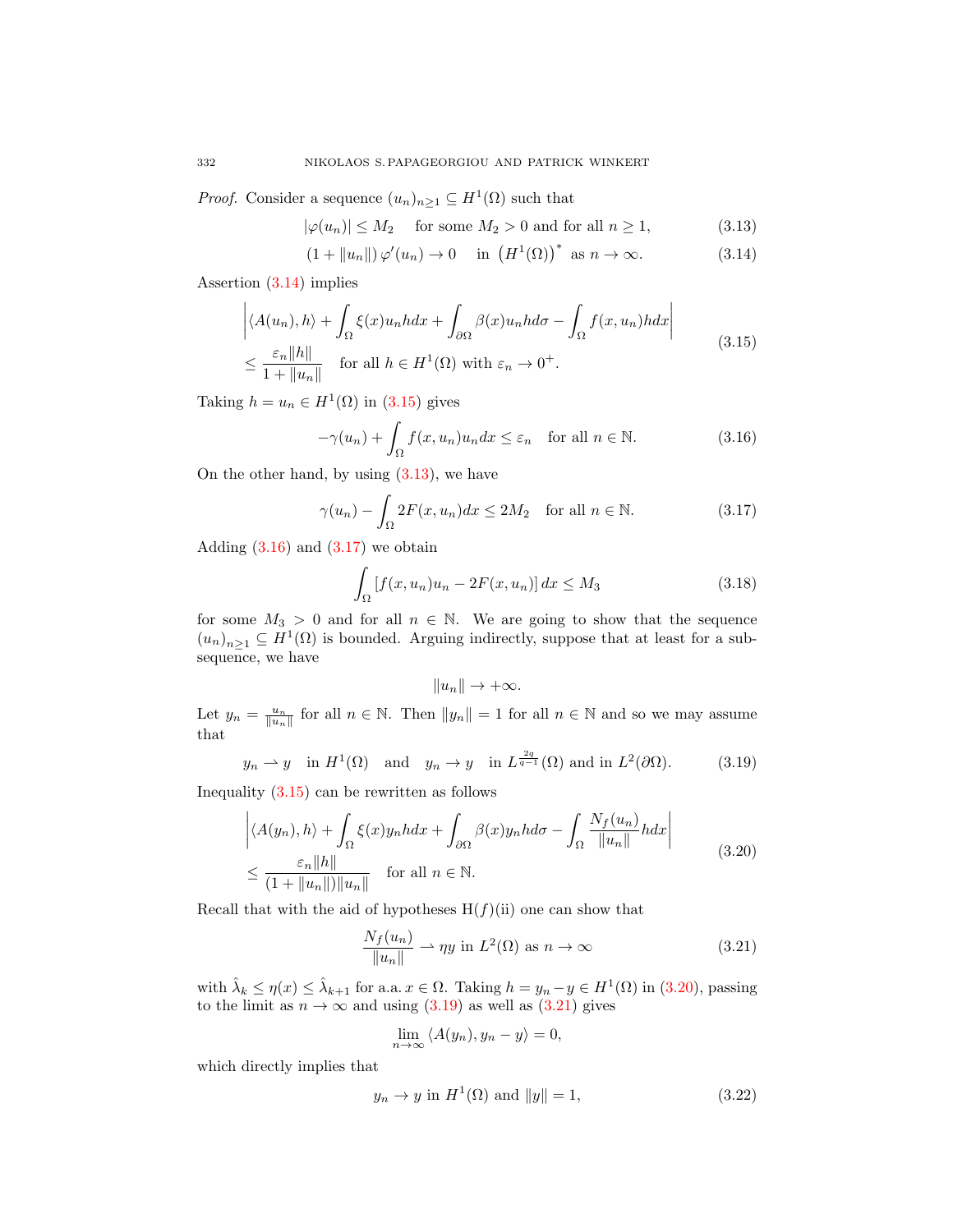as before because of the Kadec-Klee property. Now, passing to the limit in [\(3.20\)](#page-9-5) and applying  $(3.20)$  and  $(3.21)$  leads to

$$
\langle A(y), h \rangle + \int_{\Omega} \xi(x) y h dx + \int_{\partial \Omega} \beta(x) y h d\sigma = \int_{\Omega} \eta(x) y h dx
$$

for all  $h \in H^1(\Omega)$ . As before, see Papageorgiou-Rădulescu [\[14\]](#page-21-16), this is equivalent to

<span id="page-10-0"></span>
$$
-\Delta y + \xi(x)y = \eta(x)y \quad \text{in } \Omega,
$$
  

$$
\frac{\partial y}{\partial n} + \beta(x)y = 0 \quad \text{on } \partial\Omega.
$$
 (3.23)

First suppose that

$$
\eta \neq \hat{\lambda}_k
$$
 and  $\eta \neq \hat{\lambda}_{k+1}$ .

Then, [\(3.21\)](#page-9-7) and Lemma [2.4](#page-4-1) implies that

$$
\tilde{\lambda}_k(\eta) < \tilde{\lambda}_k(\hat{\lambda}_k) = 1 \quad \text{and} \quad 1 = \tilde{\lambda}_{k+1}(\hat{\lambda}_{k+1}) < \tilde{\lambda}_{k+1}(\eta),
$$

which gives  $y = 0$  (see [\(3.23\)](#page-10-0)) and so contradicts [\(3.22\)](#page-9-8).

Next suppose that

$$
\eta(x) = \hat{\lambda}_k
$$
 or  $\eta(x) = \hat{\lambda}_{k+1}$  for a.a.  $x \in \Omega$ ,

Then, [\(3.23\)](#page-10-0) and the ucp of the eigenspaces (see Section [2\)](#page-1-0) imply  $y(x) \neq 0$  for a.a.  $x \in \Omega$ . Hence,

$$
|u_n(x)| \to +\infty \quad \text{for a.a. } x \in \Omega \text{ as } n \to \infty. \tag{3.24}
$$

From  $(3.24)$ , hypotheses H $(f)(iii)$  and Fatou's Lemma we obtain

<span id="page-10-1"></span>
$$
\int_{\Omega} \left[ f(x, u_n) u_n - 2F(x, u_n) \right] dx \to +\infty,
$$

which contradicts  $(3.18)$ .

This proves that  $(u_n)_{n\geq 1} \subseteq H^1(\Omega)$  is bounded. So we may assume that

$$
u_n \rightharpoonup u
$$
 in  $H^1(\Omega)$  and  $u_n \rightharpoonup u$  in  $L^{\frac{2q}{q-1}}(\Omega)$  and in  $L^2(\partial\Omega)$ . (3.25)

Taking  $h = u_n - u \in H^1(\Omega)$  in [\(3.15\)](#page-9-1), passing to the limit as  $n \to \infty$  and applying [\(3.25\)](#page-10-2), gives

<span id="page-10-2"></span>
$$
\lim_{n \to \infty} \langle A(u_n), u_n - u \rangle = 0.
$$

Hence, as before,  $u_n \to u$  in  $H^1(\Omega)$ . Therefore we conclude that  $\varphi$  satisfies the C-condition.  $\Box$ 

<span id="page-10-5"></span>**Proposition 3.3.** If hypotheses  $H(\xi)$ ,  $H(\beta)$  and  $H(f)$  are satisfied, then  $u = 0$  is a local minimizer of the functionals  $\hat{\varphi}_{\pm}$  and  $\varphi$ .

*Proof.* As before we are going to show the assertion only for the functional  $\hat{\varphi}_+$ , the proofs for  $\hat{\varphi}$  and for  $\varphi$  are very similar.

Hypotheses  $H(f)(i)$ , (ii) imply that

<span id="page-10-4"></span><span id="page-10-3"></span>
$$
|F(x,s)| \le c_5(1+s^2)
$$
\n(3.26)

for a.a.  $x \in \Omega$ , for all  $s \in \mathbb{R}$  and for some  $c_5 > 0$ . Let  $r > 2$  and  $\varepsilon > 0$ . Then  $(3.26)$ along with hypotheses  $H(f)(iv)$  imply that we can find  $c_6 = c_6(\varepsilon) > 0$  such that

$$
|F(x,s)| \le \frac{1}{2} \left(\vartheta(x) + \varepsilon\right) s^2 + c_6 |s|^r \quad \text{for a.a.} \ x \in \Omega \text{ and for all } s \in \mathbb{R}.\tag{3.27}
$$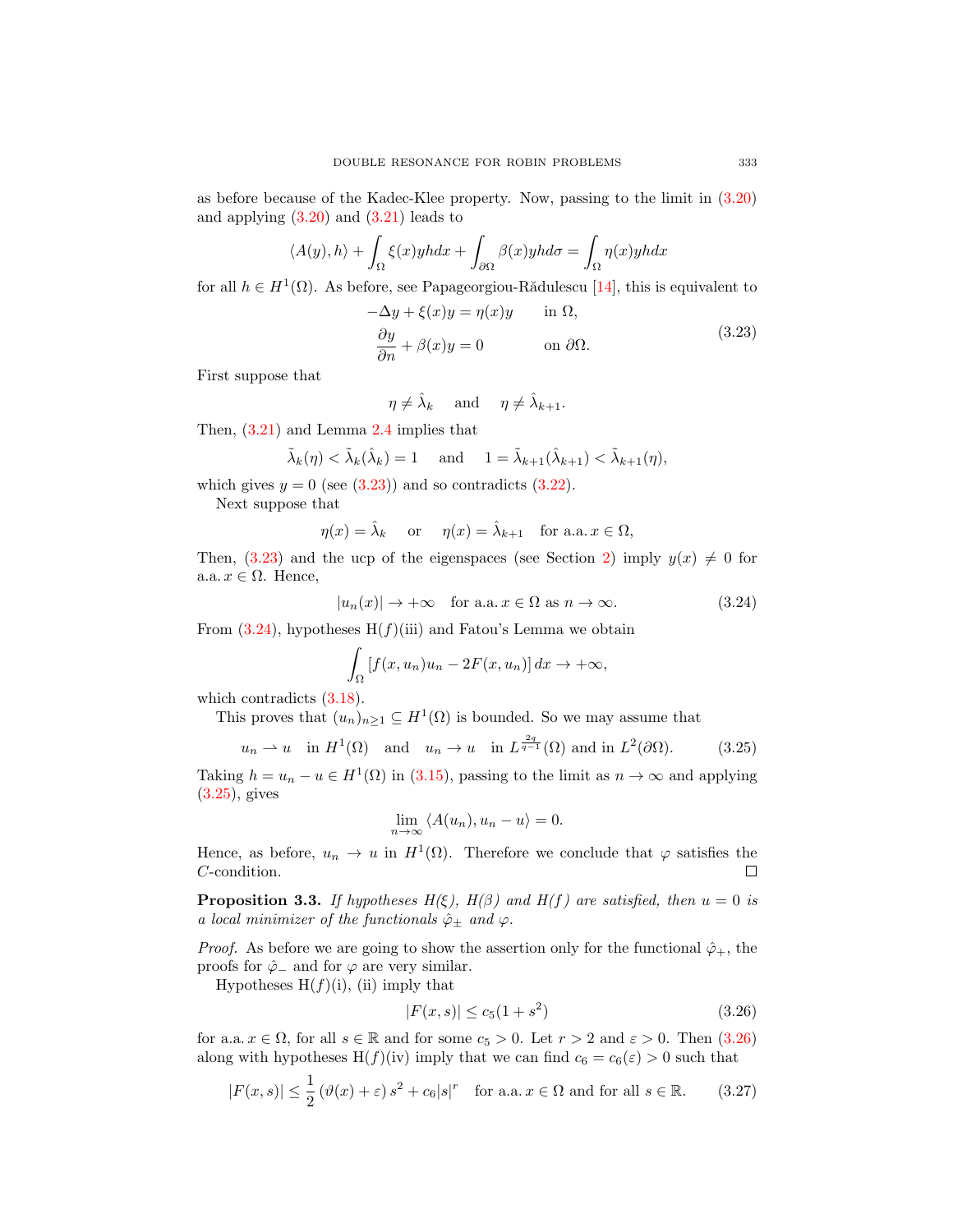Applying now [\(3.1\)](#page-6-0) and [\(3.27\)](#page-10-4) we have for every  $u \in H^1(\Omega)$ 

$$
\hat{\varphi}_{+}(u) = \frac{1}{2}\gamma(u) + \frac{\mu}{2}||u||_{2}^{2} - \int_{\Omega}\hat{F}_{+}(x, u)dx \n= \frac{1}{2}\gamma(u^{-}) + \frac{\mu}{2}||u^{-}||_{2}^{2} + \frac{1}{2}\gamma(u^{+}) - \int_{\Omega}F(x, u^{+})dx \n\geq \frac{c_{0}}{2}||u^{-}||^{2} + \frac{1}{2}\left[\gamma(u^{+}) - \int_{\Omega}\vartheta(x)(u^{+})^{2}dx\right] - \frac{\varepsilon}{2}||u^{+}||^{2} - c_{7}||u||^{r} \n\geq \frac{c_{0}}{2}||u^{-}||^{2} + \frac{1}{2}(c_{8} - \varepsilon)||u^{+}||^{2} - c_{7}||u||^{r}
$$
\n(3.28)

for some  $c_7, c_8 > 0$ . Choosing  $0 < \varepsilon < c_8$  we see from  $(3.28)$  that

$$
\hat{\varphi}_+(u) \ge c_9 ||u||^2 - c_7 ||u||^r
$$
 for some  $c_9 > 0$ .

Because  $r > 2$  we find  $\rho \in (0, 1)$  small enough such that

$$
\hat{\varphi}_+(0) = 0 < \hat{\varphi}_+(u) \text{ for all } u \in H^1(\Omega) \text{ with } 0 < \|u\| < \rho.
$$

That means  $u = 0$  is a strict local minimizer of  $\hat{\varphi}_+$ .

Similarly we show that 
$$
u = 0
$$
 is a strict local minimizer for  $\hat{\varphi}_-$  and  $\varphi$ .

<span id="page-11-5"></span>**Proposition 3.4.** If hypotheses  $H(\xi)$ ,  $H(\beta)$  and  $H(f)$  are satisfied, then

$$
K_{\hat{\varphi}_+} \subseteq \text{int}\left(C^1(\overline{\Omega})_+\right) \cup \{0\} \quad \text{and} \quad K_{\hat{\varphi}_-} \subseteq -\text{int}\left(C^1(\overline{\Omega})_+\right) \cup \{0\}
$$

*Proof.* Let  $u \in K_{\hat{\varphi}_+}$  with  $u \neq 0$ , that is,

$$
\langle A(u), h \rangle + \int_{\Omega} (\xi(x) + \mu)u h dx + \int_{\partial \Omega} \beta(x)u h d\sigma = \int_{\Omega} \hat{f}_{+}(x, u) h dx \qquad (3.29)
$$
  
the *L*U(0). Taking *h* = *L*U(0) in (2.20) gives

for all  $h \in H^1(\Omega)$ . Taking  $h = -u^- \in H^1(\Omega)$  in  $(3.29)$  gives  $\gamma(u^{-}) + \mu \|u^{-}\|_{2}^{2} = 0,$ 

due to the truncations in (3.1). Using (2.2) implies 
$$
c_0||u^-||^2 \le 0
$$
 and so  $u \ge 0, u \ne 0$ .

Hence 
$$
(3.29)
$$
 becomes

$$
\langle A(u), h \rangle + \int_{\Omega} \xi(x)u h dx + \int_{\partial \Omega} \beta(x)u h d\sigma = \int_{\Omega} f(x, u) h dx
$$

for all  $h \in H^1(\Omega)$  which means that

<span id="page-11-3"></span>
$$
-\Delta u + \xi(x)u = f(x, u) \quad \text{in } \Omega,
$$
  
\n
$$
\frac{\partial u}{\partial n} + \beta(x)u = 0 \quad \text{on } \partial\Omega.
$$
\n(3.30)

Hypotheses  $H(f)(i)$ , (ii), (iv) imply that

<span id="page-11-2"></span>
$$
|f(x,s)| \le c_{10}|s| \tag{3.31}
$$

for a.a.  $x \in \Omega$ , for all  $s \in \mathbb{R}$  and for some  $c_{10} > 0$ . Now we introduce the function

$$
k(x) = \begin{cases} \frac{f(x, u(x))}{u(x)} & \text{if } u(x) \neq 0, \\ 0 & \text{if } u(x) = 0, \end{cases}
$$

which belongs to  $L^{\infty}(\Omega)$  because of [\(3.31\)](#page-11-2). With the representation of k, we can rewrite [\(3.30\)](#page-11-3) as follows

<span id="page-11-4"></span>
$$
-\Delta u = (k(x) - \xi(x))u(x) \quad \text{in } \Omega,
$$
  
\n
$$
\frac{\partial u}{\partial n} + \beta(x)u = 0 \quad \text{on } \partial\Omega.
$$
\n(3.32)

<span id="page-11-1"></span><span id="page-11-0"></span> $\Box$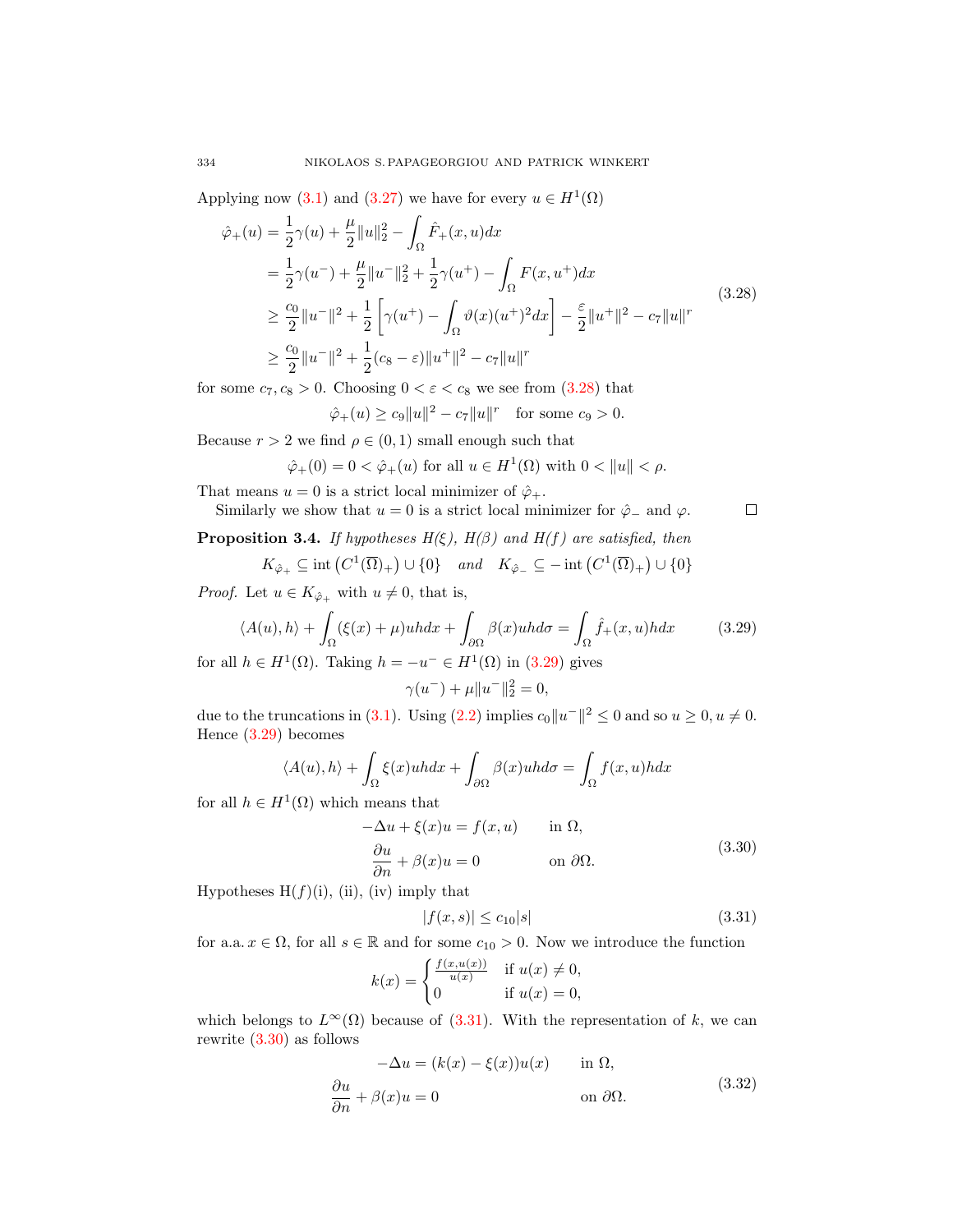Then  $(3.32)$  and Lemma 5.1. of Wang  $[18]$  imply that

$$
u \in L^{\infty}(\Omega).
$$

Since hypotheses  $H(\xi)$  and  $(3.32)$  it follows that

$$
\Delta u \in L^q(\Omega).
$$

Applying the Calderon-Zygmund estimates (see Wang [\[18,](#page-21-13) Lemma 5.2]) we obtain that

$$
u \in W^{2,q}(\Omega).
$$

So, by the Sobolev embedding theorem we have  $W^{2,q}(\Omega) \hookrightarrow C^{1,\alpha}(\overline{\Omega})$  with  $\alpha =$  $1-\frac{N}{q} > 0$ . Therefore

$$
u \in C^1(\overline{\Omega})_+ \setminus \{0\}.
$$

From [\(3.31\)](#page-11-2) it is clear that, for every  $\rho > 0$ , we can find  $\hat{\xi}_{\rho} > 0$  such that

$$
f(x,s) + \hat{\xi}_{\rho}s \ge 0 \quad \text{for a.a. } x \in \Omega \text{ and for all } s \in [0,\rho].
$$
 (3.33)

Using [\(3.30\)](#page-11-3) and [\(3.33\)](#page-12-0) with  $\rho = ||u||_{\infty}$  gives

$$
\Delta u(x) \le \left( \|\xi^+\|_{\infty} + \hat{\xi}_{\rho} \right) u(x) \quad \text{for a.a. } x \in \Omega,
$$

due to hypothesis H( $\xi$ ). Applying the strong maximum principle we obtain  $u \in$ int  $(C^1(\overline{\Omega})_+)$ , see, for instance, Gasiński-Papageorgiou [\[7,](#page-21-11) p. 738].

Similarly we can show that

$$
K_{\hat{\varphi}_-} \subseteq -\operatorname{int}\left(C^1(\overline{\Omega})_+\right) \cup \{0\}.
$$

Now we are ready to prove the existence of two nontrivial constant sign solutions of problem  $(1.1)$ .

<span id="page-12-5"></span>**Proposition 3.5.** If hypotheses  $H(\xi)$ ,  $H(\beta)$  and  $H(f)$  are satisfied, then problem [\(1.1\)](#page-0-0) admits two nontrivial constant sign solutions

$$
u_0 \in \text{int}\left(C^1(\overline{\Omega})_+\right) \quad \text{and} \quad v_0 \in -\text{int}\left(C^1(\overline{\Omega})_+\right).
$$

Proof. Based on Proposition [3.4](#page-11-5) we see that we can assume that the critical sets  $K_{\hat{\varphi}_+}$  and  $K_{\hat{\varphi}_-}$  are finite or otherwise we already have an infinity of positive and negative solutions of problem  $(1.1)$  and so we are done.

Proposition [3.3](#page-10-5) implies the existence of  $\rho \in (0,1)$  small enough such that

$$
\hat{\varphi}_+(0) = 0 < \inf \left[ \hat{\varphi}_+(u) : \|u\| = \rho \right] = \hat{m}_+, \tag{3.34}
$$

see Aizicovici-Papageorgiou-Staicu[\[1,](#page-21-15) Proof of Proposition 29]. Hypothesis  $H(f)(ii)$ implies that

<span id="page-12-3"></span>
$$
\hat{\varphi}_{+}\left(t\hat{u}_{1}\right) \to -\infty \quad \text{as } t \to +\infty \tag{3.35}
$$

because of  $k \geq 2$  and  $\hat{u}_1 \in \text{int}(C^1(\overline{\Omega})_+)$ . Finally, Proposition [3.1](#page-6-1) states

<span id="page-12-4"></span>
$$
\hat{\varphi}_+ \text{ satisfies the } C\text{-condition.} \tag{3.36}
$$

Hence, [\(3.34\)](#page-12-1), [\(3.35\)](#page-12-2) and [\(3.36\)](#page-12-3) allow the usage of the mountain pass theorem stated in Theorem [2.2.](#page-1-1) So we find  $u_0 \in H^1(\Omega)$  such that

$$
u_0 \in K_{\hat{\varphi}_+} \quad \text{and} \quad \hat{m}_+ \le \hat{\varphi}_+(u_0). \tag{3.37}
$$

From [\(3.34\)](#page-12-1), [\(3.37\)](#page-12-4) and Proposition [3.4](#page-11-5) it follows that  $u_0 \in \text{int}(C^1(\overline{\Omega})_+)$ .

<span id="page-12-2"></span><span id="page-12-1"></span><span id="page-12-0"></span> $\Box$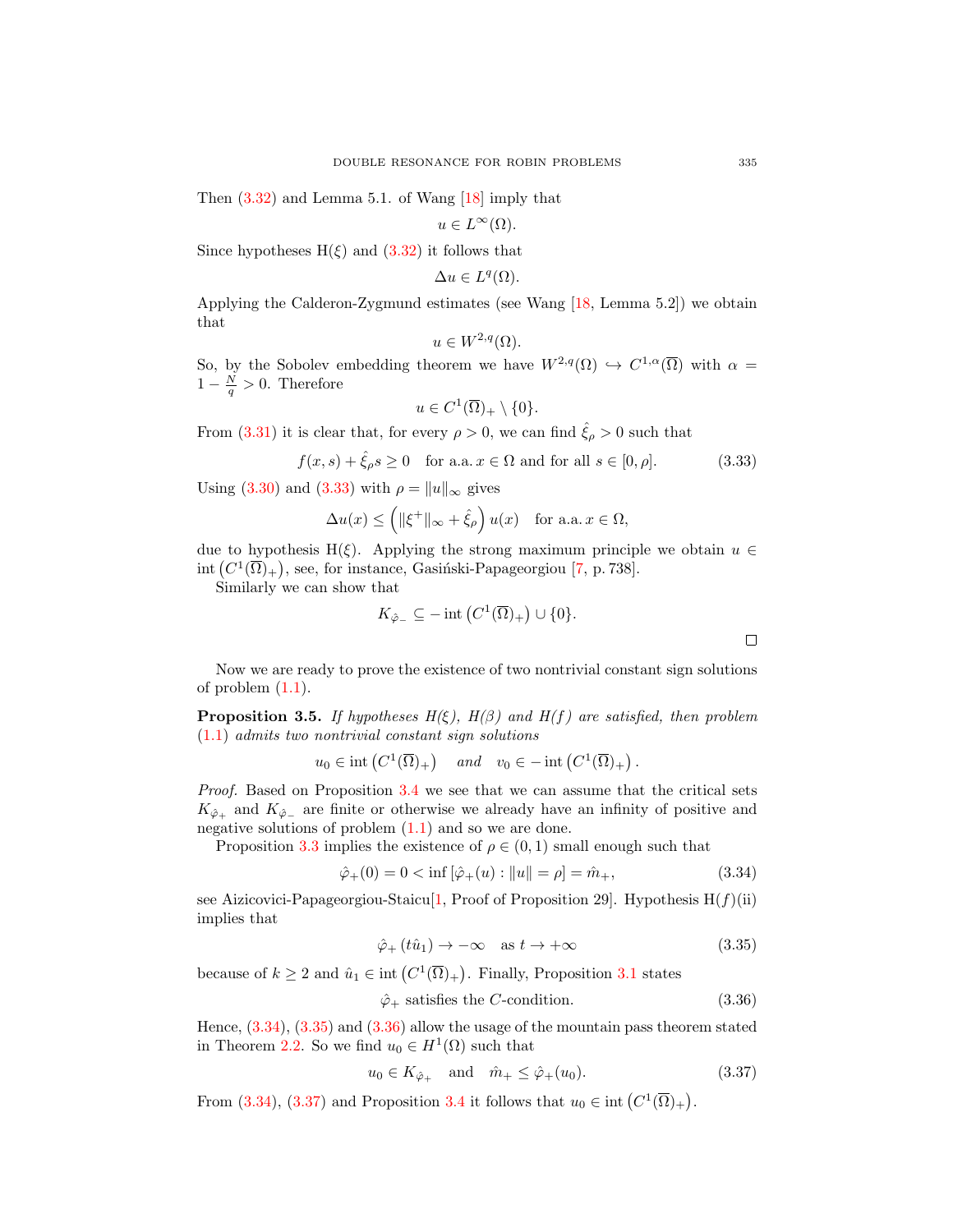Similarly, working with the functional  $\hat{\varphi}$  instead, we prove the existence of a negative solution  $v_0 \in - \text{int} (C^1(\overline{\Omega})_+).$ П

In order to prove the existence of a third smooth solution of problem  $(1.1)$  we will apply Morse theory in terms of critical groups.

<span id="page-13-5"></span>**Proposition 3.6.** If hypotheses  $H(\xi)$ ,  $H(\beta)$  and  $H(f)$  are satisfied, then

$$
C_m(\varphi,\infty) = \delta_{m,d_k} \mathbb{Z} \quad \text{for all } m \in \mathbb{N}_0 \text{ with } d_k = \dim \bigoplus_{i=1}^k E\left(\hat{\lambda}_i\right).
$$

Proof. Let  $\lambda \in (\hat{\lambda}_k, \hat{\lambda}_{k+1})$  and consider the  $C^2$ -functional  $\psi : H^1(\Omega) \to \mathbb{R}$  defined by

<span id="page-13-4"></span>
$$
\psi(u) = \frac{1}{2}\gamma(u) - \frac{\lambda}{2}||u||_2^2.
$$

The choice of  $\lambda > 0$  implies that  $K_{\psi} = \{0\}$  and  $u = 0$  is nondegenerate. Hence we have

$$
C_m(\psi, \infty) = C_m(\psi, 0) = \delta_{m, d_k} \mathbb{Z} \quad \text{for all } m \in \mathbb{N}_0
$$
 (3.38)

with  $d_k = \dim \bigoplus_{i=1}^k E(\hat{\lambda}_i)$ , see Motreanu-Motreanu-Papageorgiou [\[12,](#page-21-14) pp. 160 and 155].

Consider the homotopy  $h: [0,1] \times H^1(\Omega) \to \mathbb{R}$  defined by

<span id="page-13-0"></span>
$$
h(t, u) = (1 - t)\varphi(u) + t\psi(u)
$$

for all  $t \in [0,1]$  and for all  $u \in H^1(\Omega)$ .

**Claim.** We can find  $\tau \in \mathbb{R}$  and  $\varsigma > 0$  such that

$$
h(t, u) \le \tau \quad \Longrightarrow \quad (1 + \|u\|) \left\|h_u'(t, u)\right\|_* \ge \varsigma
$$

for all  $t \in [0,1]$  and for all  $u \in H^1(\Omega)$ .

Suppose that the Claim is not true. Since  $h$  is bounded on bounded sets we can find  $(t_n)_{n\geq 1} \subseteq [0,1]$  and  $(u_n)_{n\geq 1} \subseteq H^1(\Omega)$  such that

<span id="page-13-1"></span>
$$
t_n \to t, \quad \|u_n\| \to +\infty, \quad h(t_n, u_n) \to -\infty \quad \text{and}
$$
  

$$
(1 + \|u_n\|)h'_u(t_n, u_n) \to 0 \quad \text{in } (H^1(\Omega))^*.
$$
 (3.39)

From the last convergence in [\(3.39\)](#page-13-0) we have

<span id="page-13-3"></span>
$$
|\langle A(u_n), h \rangle| + \int_{\Omega} \xi(x) u_n h dx \int_{\partial \Omega} \beta(x) u_n h d\sigma
$$
  
– (1 – t<sub>n</sub>)  $\int_{\Omega} f(x, u_n) h dx - t_n \int_{\Omega} \lambda u_n h dx \le \frac{\varepsilon_n ||h||}{1 + ||u_n||}$  (3.40)

for all  $h \in H^1(\Omega)$  with  $\varepsilon_n \to 0^+$ . Let  $y_n = \frac{u_n}{\|u_n\|}$  for all  $n \ge 1$ . Then  $\|y_n\| = 1$  for all  $n \geq 1$  and so we may assume that

$$
y_n \rightharpoonup y
$$
 in  $H^1(\Omega)$  and  $y_n \to y$  in  $L^{\frac{2q}{q-1}}(\Omega)$  and in  $L^2(\partial\Omega)$ . (3.41)

Rewriting [\(3.40\)](#page-13-1) gives

<span id="page-13-2"></span>
$$
|\langle A(y_n), h \rangle| + \int_{\Omega} \xi(x) y_n h dx \int_{\partial \Omega} \beta(x) y_n h d\sigma
$$
  
– (1 – t<sub>n</sub>)  $\int_{\Omega} \frac{N_f(u_n)}{\|u_n\|} h dx - t_n \int_{\Omega} \lambda y_n h dx \le \frac{\varepsilon_n \|h\|}{(1 + \|u_n\|) \|u_n\|}$  (3.42)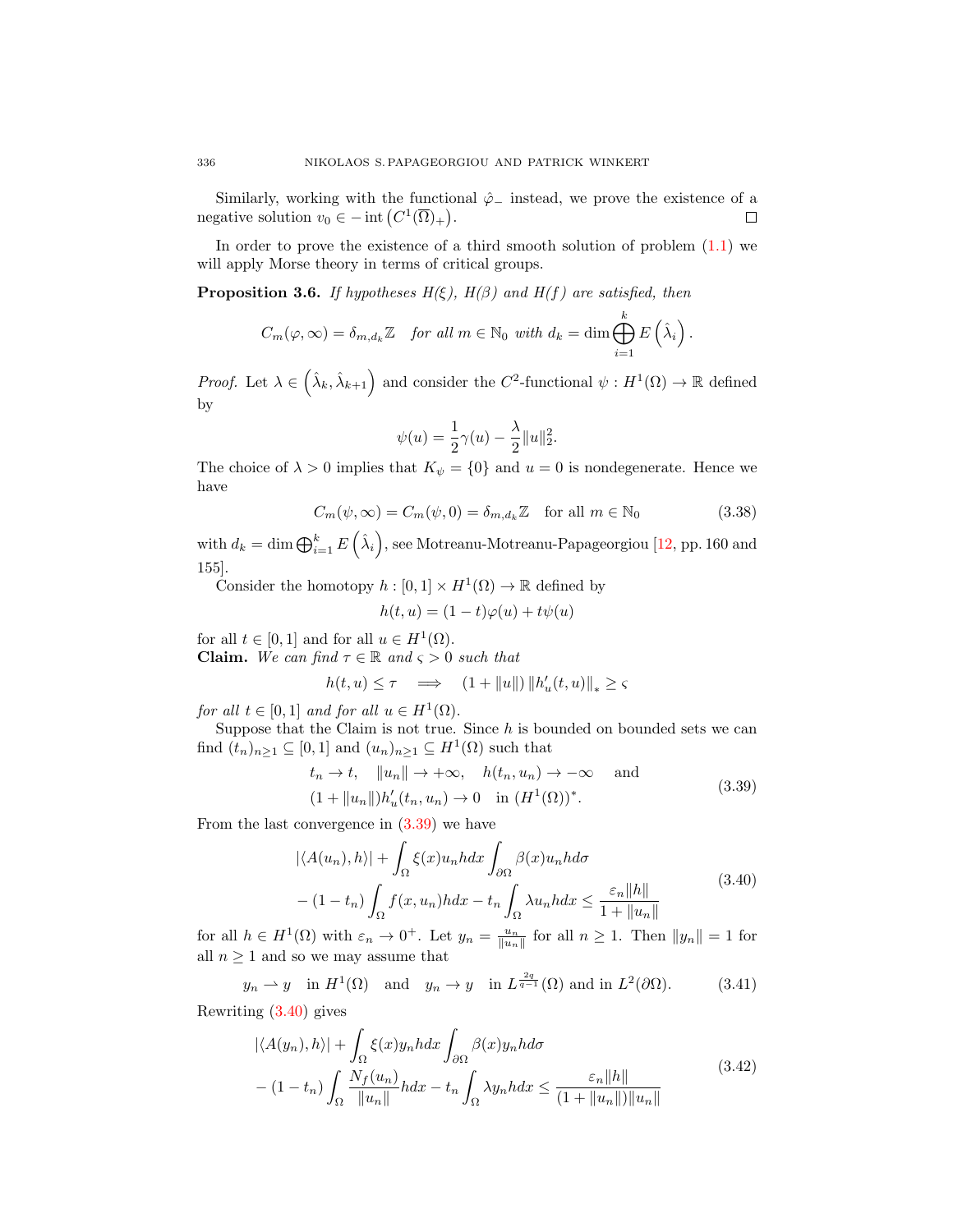for all  $n \in \mathbb{N}$ . Recall that

$$
\frac{N_f(u_n)}{\|u_n\|} \rightharpoonup \eta y \quad \text{in } L^2(\Omega) \quad \text{with} \quad \hat{\lambda}_k \le \eta(x) \le \hat{\lambda}_{k+1} \quad \text{for a.a. } x \in \Omega,\tag{3.43}
$$

see hypothesis H(f)(ii) and the proof of Proposition [3.2.](#page-8-4) Now, choosing  $h = y_n - y \in$  $H^1(\Omega)$  in [\(3.42\)](#page-13-2), passing to the limit as  $n \to \infty$  and using [\(3.41\)](#page-13-3) as well as [\(3.43\)](#page-14-0) yields

$$
\lim_{n \to \infty} \langle A(y_n), y_n - y \rangle = 0,
$$

which implies because of the Kadec-Klee property that  $y_n \to y$ . This gives

<span id="page-14-2"></span><span id="page-14-1"></span><span id="page-14-0"></span>
$$
||y|| = 1.
$$
\n(3.44)

Passing to the limit in  $(3.42)$  as  $n \to \infty$  and applying  $(3.43)$ , we obtain

$$
\langle A(y), h \rangle + \int_{\Omega} \xi(x) y h dx \int_{\partial \Omega} \beta(x) y h d\sigma = \int_{\Omega} \eta_t(x) y dx \tag{3.45}
$$

for all  $h \in H^1(\Omega)$  with  $\eta_t(x) = (1-t)\eta(x) + t\lambda \in \left[\hat{\lambda}_k, \hat{\lambda}_{k+1}\right]$  for a.a.  $x \in \Omega$ . This means  $-\Delta y + \xi(x)y = n_x(x)y$  in  $\Omega$ 

<span id="page-14-3"></span>
$$
-\Delta y + \zeta(x)y = \eta_t(x)y \quad \text{in } \Omega,
$$
  

$$
\frac{\partial y}{\partial n} + \beta(x)y = 0 \quad \text{on } \partial \Omega.
$$
 (3.46)

Reasoning as in the proof of Proposition  $3.2$  by applying  $(3.44)$ ,  $(3.45)$ ,  $(3.46)$  and hypothesis  $H(f)(iii)$ , we reach a contradiction. So,  $(3.39)$  cannot be true, hence the Claim holds.

As in the proof of Proposition [3.1](#page-6-1) we can easily show that  $h(t, \cdot)$  satisfies the C-condition for every  $t \in [0, 1]$ . Therefore, Proposition 3.2 of Liang-Su [\[11\]](#page-21-4) (see also Chang [\[5\]](#page-21-17)) gives

$$
C_m(h(0,\cdot),\infty) = C_m(h(1,\cdot),\infty) \quad \text{for all } m \in \mathbb{N}_0
$$

and so

$$
C_m(\varphi,\infty) = C_m(\psi,\infty) \quad \text{for all } m \in \mathbb{N}_0.
$$

Becuase of [\(3.38\)](#page-13-4) we derive

$$
C_m(\varphi,\infty) = \delta_{m,d_k} \mathbb{Z} \quad \text{for all } m \in \mathbb{N}_0.
$$

 $\Box$ 

We also compute the critical groups at infinity of the functionals  $\hat{\varphi}_+$ . Recall that without any loss of generality, we can assume that the critical sets  $K_{\hat{\varphi}_{\pm}}$  are finite.

<span id="page-14-4"></span>**Proposition 3.7.** If hypotheses  $H(\xi)$ ,  $H(\beta)$  and  $H(f)$  are satisfied, then

$$
C_m\left(\hat{\varphi}_\pm,\infty\right) = 0 \quad \text{for all } m \in \mathbb{N}_0.
$$

*Proof.* We will do the proof only for  $\hat{\varphi}_+$ , the proof for  $\hat{\varphi}_-$  is very similar.

Let  $\lambda \in (\hat{\lambda}_k, \hat{\lambda}_{k+1})$  and consider the C<sup>1</sup>-functional  $\hat{\psi}_+ : H^1(\Omega) \to \mathbb{R}$  defined by

$$
\hat{\psi}_+(u) = \frac{1}{2}\gamma(u) + \frac{\mu}{2}||u^-||_2^2 - \frac{\lambda}{2}||u^+||_2^2.
$$

We introduce the homotopy  $h_+ : [0,1] \times H^1(\Omega) \to \mathbb{R}$  defined by

$$
h_+(t, u) = (1-t)\hat{\varphi}_+(u) + t\hat{\psi}_+(u).
$$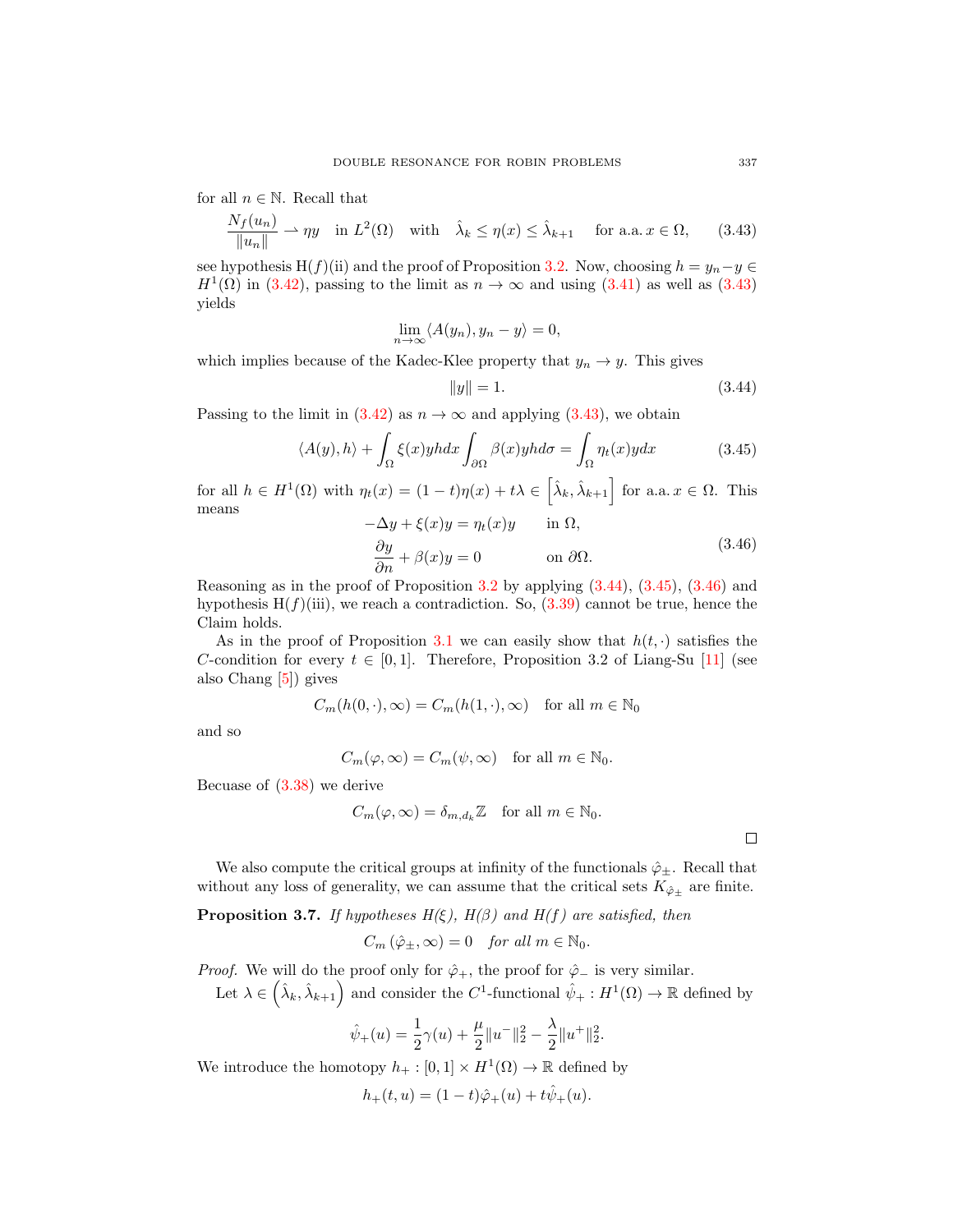**Claim 1.** We can find  $\hat{\tau} \in \mathbb{R}$  and  $\hat{\zeta} > 0$  such that

$$
\hat{h}_+(t,u) \leq \hat{\tau} \quad \Longrightarrow \quad (1+||u||) \left\| \left(\hat{h}_+\right)'_u \right\|_* \geq \hat{\varsigma} \quad \text{for all } t \in [0,1].
$$

Again we argue by contradiction. So suppose that we can find  $(t_n)_{n\geq 1} \subseteq [0,1]$  and  $(u_n)_{n\geq 1} \subseteq H^1(\Omega)$  such that

$$
t_n \to t, \quad \|u_n\| \to +\infty, \quad \hat{h}_+(t_n, u_n) \to -\infty \quad \text{and}
$$
  

$$
(1 + \|u_n\|) \left(\hat{h}_+\right)_u'(t_n, u_n) \to 0 \quad \text{in } (H^1(\Omega))^*,
$$
 (3.47)

see the proof of Proposition [3.6.](#page-13-5) The last convergence in [\(3.47\)](#page-15-0) gives

$$
\left| \langle A(u_n), h \rangle + \int_{\Omega} \xi(x) u_n h dx \int_{\partial \Omega} \beta(x) u_n h d\sigma - \int_{\Omega} \mu u_n^- h dx \right|
$$
  
-(1 - t<sub>n</sub>) 
$$
\int_{\Omega} f(x, u_n^+) h dx - t_n \int_{\Omega} \lambda u_n^+ h dx \right| \leq \frac{\varepsilon_n ||h||}{1 + ||u_n||}
$$
(3.48)

for all  $h \in H^1(\Omega)$  with  $\varepsilon_n \to 0^+$ . Choosing  $h = -u_n^- \in H^1(\Omega)$  in [\(3.48\)](#page-15-1) yields

$$
\gamma(u_n^-)+\mu\|u_n^-\|_2^2\leq\varepsilon_n\quad\text{for all }n\in\mathbb{N}
$$

due to the truncations defined in [\(3.1\)](#page-6-0). Then, thanks to [\(2.2\)](#page-3-0) we derive  $c_0||u_n||^2 \leq$  $\varepsilon_n$  for all  $n\in\mathbb{N}$  and so

<span id="page-15-2"></span><span id="page-15-1"></span><span id="page-15-0"></span>
$$
u_n^- \to 0 \quad \text{in } H^1(\Omega). \tag{3.49}
$$

From  $(3.47)$  and  $(3.49)$  it follows that

<span id="page-15-4"></span><span id="page-15-3"></span>
$$
||u_n^+|| \to \infty \text{ as } n \to \infty.
$$

We set  $y_n = \frac{u_n^+}{\|u_n^+\|}$  for all  $n \ge 1$ . Then  $\|y_n\| = 1, y_n \ge 0$  for all  $n \ge 1$  and so we may assume that

$$
y_n \rightharpoonup y
$$
 in  $H^1(\Omega)$  and  $y_n \to y$  in  $L^{\frac{2q}{q-1}}(\Omega)$  and in  $L^2(\partial\Omega)$ . (3.50)

From  $(3.48)$  and  $(3.49)$  we have

$$
\left| \langle A(y_n), h \rangle + \int_{\Omega} \xi(x) y_n h dx + \int_{\partial \Omega} \beta(x) y_n h d\sigma \right|
$$
  
-(1-t<sub>n</sub>) 
$$
\int_{\Omega} \frac{N_f(u_n^+)}{\|u_n^+\|} h dx - t_n \int_{\Omega} \lambda y_n^+ h dx \right| \le \varepsilon'_n \|h\|
$$
(3.51)

for all  $n \in \mathbb{N}$  with  $\varepsilon_n' \to 0^+$ . Recall that

$$
\frac{N_f(u_n^+)}{\|u_n^+\|} \rightharpoonup \eta y \quad \text{in } L^2(\Omega) \quad \text{with} \quad \hat{\lambda}_k \le \eta(x) \le \hat{\lambda}_{k+1} \quad \text{ for a.a. } x \in \Omega,\tag{3.52}
$$

see [\(3.8\)](#page-7-6). If we choose  $h = y_n - y \in H^1(\Omega)$  in [\(3.51\)](#page-15-3), pass to the limit as  $n \to \infty$ and use  $(3.50)$  as well as  $(3.52)$ , then

<span id="page-15-5"></span>
$$
\lim_{n \to \infty} \langle A(y_n), y_n - y \rangle = 0,
$$

which means  $\|\nabla y_n\|_2 \to \|\nabla y\|_2$ . Because of the Kadec-Klee property and [\(3.50\)](#page-15-4) we get  $y_n \to y$  in  $H^1(\Omega)$  and so

<span id="page-15-6"></span>
$$
||y|| = 1, \quad y \ge 0. \tag{3.53}
$$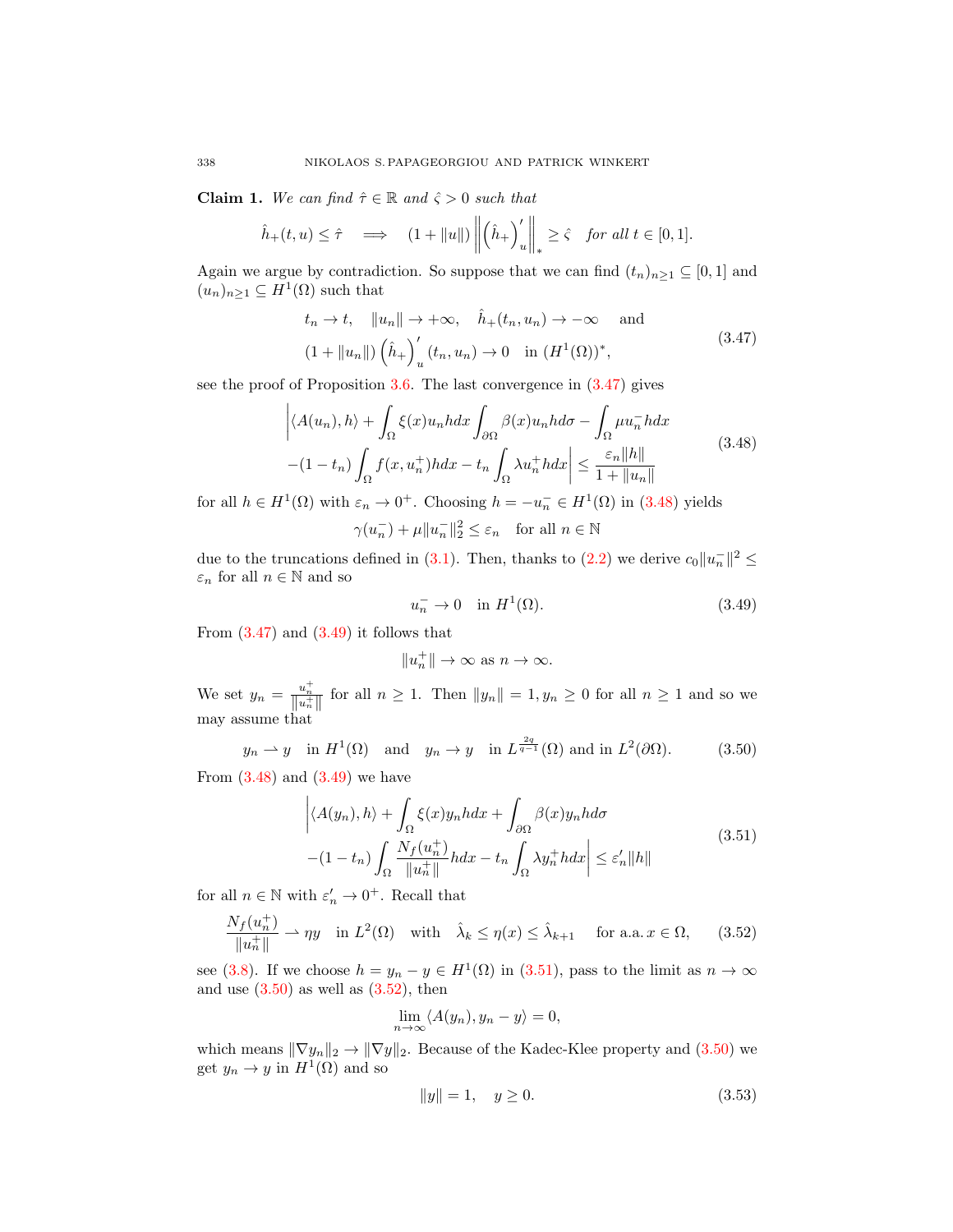Passing to the limit in  $(3.51)$  as  $n \to \infty$  and applying  $(3.52)$  we obtain

$$
\langle A(y), h \rangle + \int_{\Omega} \xi(x) y h dx + \int_{\partial \Omega} \beta(x) y h d\sigma = \int_{\Omega} \eta_t(x) y h dx
$$
  
for all  $h \in H^1(\Omega)$  with  $\eta_t(x) = (1 - t)\eta(x) + t\lambda$ . This means  

$$
-\Delta y + \xi(x) y = \eta_t(x) y \quad \text{in } \Omega,
$$

$$
\frac{\partial y}{\partial n} + \beta(x) y = 0 \quad \text{on } \partial \Omega.
$$
 (3.54)

Now, by applying [\(3.53\)](#page-15-6) and [\(3.54\)](#page-16-0) and following the ideas in the proof of Proposition [3.1,](#page-6-1) we reach a contradiction and this proves Claim 1.

A similar argument also shows that  $h_+(t, \cdot)$  satisfies the C-condition for all  $t \in$ [0, 1]. So, Proposition 3.2 of Liang-Su [\[11\]](#page-21-4) (see also Chang [\[5,](#page-21-17) Theorem 5.1.2 on page 334]) implies that

<span id="page-16-0"></span>
$$
C_m\left(\hat{h}_+(0,\cdot),\infty\right) = C_m\left(\hat{h}_+(1,\cdot),\infty\right) \quad \text{for all } m \in \mathbb{N}_0,
$$

which gives

$$
C_m\left(\hat{\varphi}_+,\infty\right) = C_m\left(\hat{\psi}_+,\infty\right) \quad \text{for all } m \in \mathbb{N}_0. \tag{3.55}
$$

Now, let us consider the homotopy  $\hat{h}_+^* : [0,1] \times H^1(\Omega) \to \mathbb{R}$  defined by

<span id="page-16-3"></span>
$$
\hat{h}^*_+(t,u) = \hat{\psi}_+(u) - t \int_{\Omega} u dx.
$$

Claim 2.  $\left(\hat{h}^*_+\right)'$  $u_t(t, u) \neq 0$  for all  $t \in [0, 1]$  and for all  $u \in H^1(\Omega)$  with  $u \neq 0$ .

Arguing by contradiction suppose we can find  $t \in [0,1]$  and  $u \in H^1(\Omega)$ ,  $u \neq 0$ such that

<span id="page-16-1"></span>
$$
\left(\hat{h}^*_+\right)'_u(t,u) = 0.
$$

This would give

$$
\langle A(u), h \rangle + \int_{\Omega} \xi(x)u h dx + \int_{\partial \Omega} \beta(x)u h d\sigma - \mu \int_{\Omega} u^{-} h dx
$$
  
=  $\lambda \int_{\Omega} u^{+} h dx + t \int_{\Omega} h dx$  for all  $h \in H^{1}(\Omega)$ . (3.56)

If we choose  $h = -u^- \in H^1(\Omega)$  in  $(3.56)$  we derive

$$
\gamma(u^{-}) + \mu \|u^{-}\|_{2}^{2} \leq 0,
$$

which, due to  $(2.2)$ , yields

$$
c_0 \|u^-\|^2 \le 0.
$$

That means  $u \neq 0, u \geq 0$ . So,  $(3.56)$  becomes

$$
\langle A(u), h \rangle + \int_{\Omega} \xi(x)u h dx + \int_{\partial \Omega} \beta(x)u h d\sigma = \int_{\Omega} (\lambda u + t) h dx \quad \text{for all } h \in H^{1}(\Omega).
$$

Finally, this implies that  $u$  solves the problem

<span id="page-16-2"></span>
$$
-\Delta u + \xi(x)u = \lambda u + t \quad \text{in } \Omega,
$$
  

$$
\frac{\partial u}{\partial n} + \beta(x)u = 0 \quad \text{on } \partial\Omega.
$$
 (3.57)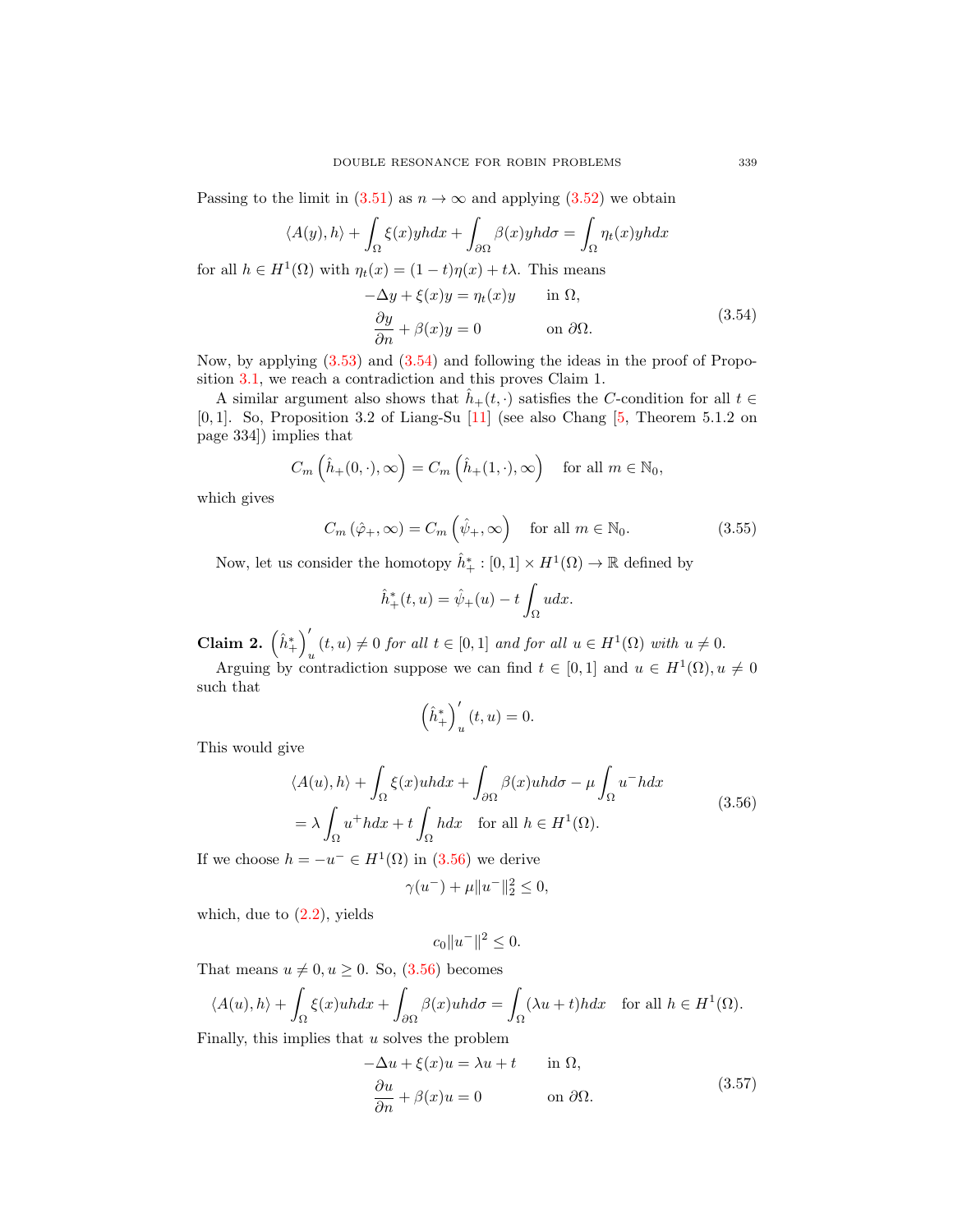From [\(3.57\)](#page-16-2) and the regularity theory of Wang [\[18\]](#page-21-13), similar to the proof of Proposition [3.4,](#page-11-5) we have

$$
u \in C^1(\overline{\Omega})_+ \setminus \{0\}.
$$

Moreover, hypothesis  $H(\xi)$  and the strong maximum principle imply

$$
u \in \text{int}\left(C^1(\overline{\Omega})_+\right).
$$

Let  $w \in \text{int}(C^1(\overline{\Omega})_+)$  and consider the function

$$
R(w, u)(x) = |\nabla w(x)|^2 - \left(\nabla u(x), \nabla \left(\frac{w^2}{u}\right)(x)\right)_{\mathbb{R}^N}.
$$

Applying Picone's identity (see, for instance, Motreanu-Motreanu-Papageorgiou [\[12\]](#page-21-14)), Green's identity and [\(3.57\)](#page-16-2) we conclude

$$
0 \leq \int_{\Omega} R(w, u) dx
$$
  
=  $\|\nabla w\|_2^2 - \int_{\Omega} (-\Delta u) \frac{w^2}{u} dx + \int_{\partial \Omega} \beta(x) w^2 d\sigma$   
=  $\|\nabla w\|_2^2 - \int_{\Omega} (\lambda - \xi(x)) w^2 dx + \int_{\partial \Omega} \beta(x) w^2 d\sigma - t \int_{\Omega} \frac{w^2}{u} dx$   
 $\leq \gamma(w) - \lambda \|w\|_2^2$ 

since  $t \in [0,1], w, u \in \text{int}(C^1(\overline{\Omega})_+)$ . Now we choose  $w = \hat{u}_1 \in \text{int}(C^1(\overline{\Omega})_+)$ . This yields

<span id="page-17-0"></span>
$$
0\leq \gamma\left(\hat{u}_{1}\right)-\lambda\left\|\hat{u}_{1}\right\|_{2}^{2}=\left(\hat{\lambda}_{1}-\lambda\right)<0,
$$

because of  $\|\hat{u}_1\|_2 = 1$  and  $\lambda \geq \hat{\lambda}_2 > \hat{\lambda}_1$ , a contradiction. This proves Claim 2.

The homotopy invariance of the singular homology groups implies that for  $r > 0$ small enough, we obtain

$$
H_m\left(\hat{h}_+^*(0,\cdot)^0 \cap B_r, \hat{h}_+^*(1,\cdot)^0 \cap B_r\right) = H_m\left(\hat{h}_+^*(1,\cdot)^0 \cap B_r, \hat{h}_+^*(1,\cdot)^0 \cap B_r \setminus \{0\}\right) \quad \text{for all } m \in \mathbb{N}_0,
$$
\n(3.58)

where  $B_r = \{u \in H^1(\Omega) : ||u|| < r\}$ . Claim 2 gives us

$$
H_m\left(\hat{h}_+^*(1,\cdot)^0\cap B_r, \hat{h}_+^*(1,\cdot)^0\cap B_r\setminus\{0\}\right)=0 \quad \text{for all } m\in\mathbb{N}_0,
$$

see, for example, Motreanu-Motreanu-Papageorgiou [\[12,](#page-21-14) p. 160]. This in combination with [\(3.58\)](#page-17-0) yields

$$
C_m\left(\hat{\varphi}_+,0\right) = C_m\left(\hat{\psi}_+,0\right) = 0 \quad \text{for all } m \in \mathbb{N}_0. \tag{3.59}
$$

Since  $\lambda \in (\hat{\lambda}_k, \hat{\lambda}_{k+1}),$  we have  $K_{\hat{\psi}_+} = \{0\}$  and so

$$
C_m\left(\hat{\psi}_+,0\right) = C_m\left(\hat{\psi}_+,\infty\right) \quad \text{for all } m \in \mathbb{N}_0,
$$

see Motreanu-Motreanu-Papageorgiou [\[12\]](#page-21-14). Then [\(3.59\)](#page-17-1) gives

<span id="page-17-1"></span>
$$
C_m\left(\hat{\psi}_+,\infty\right) = 0 \quad \text{for all } m \in \mathbb{N}_0
$$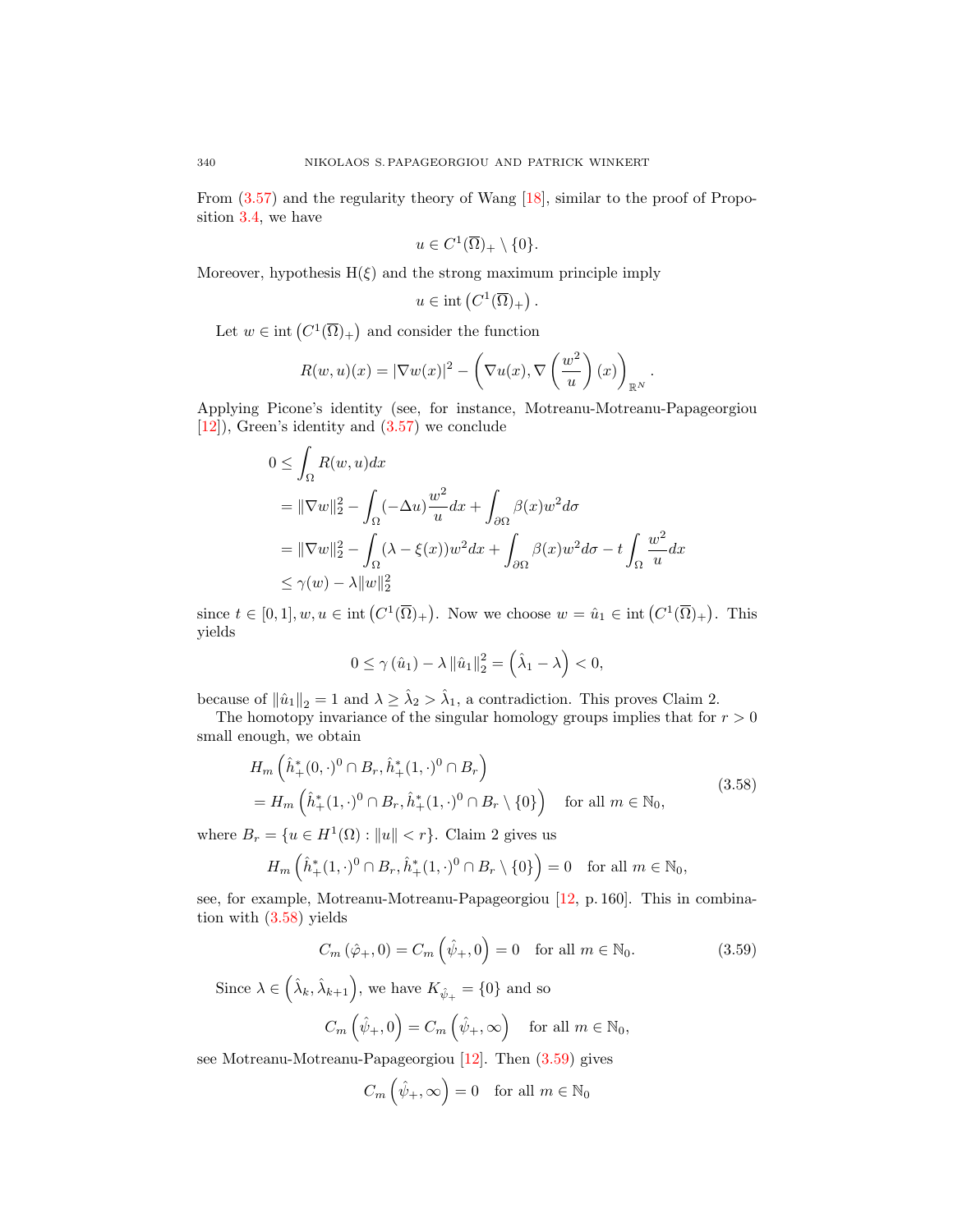and [\(3.55\)](#page-16-3) then implies

$$
C_m\left(\hat{\varphi}_+,\infty\right) = 0 \quad \text{for all } m \in \mathbb{N}_0.
$$

In a similar way we show that

$$
C_m\left(\hat{\varphi}_-,\infty\right) = 0 \quad \text{for all } m \in \mathbb{N}_0.
$$

Now we can have an exact computation of the critical groups of the energy functional  $\varphi$  at the two constant sign solutions  $u_0 \in \text{int}\left(C^1(\overline{\Omega})_+\right)$  as well as  $v_0 \in$  $-\text{int}(C^1(\overline{\Omega})_+)$  produced in Proposition [3.5.](#page-12-5) Note the fact that  $\varphi$  is not  $C^2$  (recall that  $f$  is only a Carathédory function) does not permit the usage of classical results from Morse theory (see, for example, Motreanu-Motreanu-Papageorgiou [\[12\]](#page-21-14)) and makes the computation of the critical groups of  $\varphi$  at  $u_0 \in \text{int}\left(C^1(\overline{\Omega})_+\right)$  and at  $v_0 \in -\text{int}\left(C^1(\overline{\Omega})_+\right)$  a nontrivial, interesting task.

<span id="page-18-2"></span>**Proposition 3.8.** Let the hypotheses  $H(\xi)$ ,  $H(\beta)$  and  $H(f)$  be satisfied and let the solutions

$$
u_0 \in \text{int}\left(C^1(\overline{\Omega})_+\right), \quad v_0 \in -\text{int}\left(C^1(\overline{\Omega})_+\right)
$$

produced in Proposition [3.5](#page-12-5) be the only nontrivial constant sign solutions of problem [\(1.1\)](#page-0-0). Then

$$
C_m(\varphi, u_0) = C_m(\varphi, v_0) = \delta_{m,1} \mathbb{Z} \quad \text{for all } m \in \mathbb{N}_0.
$$

*Proof.* We do the proof only for the positive solution  $u_0 \in \text{int}(C^1(\overline{\Omega})_+)$ , the proof for the negative solution  $v_0 \in - \text{int} (C^1(\overline{\Omega})_+)$  is very similar.

Proposition [3.4](#page-11-5) states that

$$
K_{\hat{\varphi}_+} \subseteq \text{int}\left(C^1(\overline{\Omega})_+\right) \cup \{0\}
$$

and by the definition of the truncation in [\(3.1\)](#page-6-0) we know that the elements of  $K_{\hat{\varphi}_+}$ are nonnegative solutions of  $(1.1)$ . So, the hypothesis of the proposition implies that

<span id="page-18-1"></span>
$$
K_{\hat{\varphi}_+} = \{0, u_0\}.
$$

From the proof of Proposition  $3.5$  (see  $(3.34)$ ,  $(3.37)$ ) we know that

$$
\hat{\varphi}_+(0) = 0 < \hat{m}_+ \le \hat{\varphi}_+(u_0). \tag{3.60}
$$

Let  $\hat{\mu} < 0 < \hat{\nu} < \hat{m}_+$  and consider the following triple of sets

<span id="page-18-0"></span>
$$
\hat{\varphi}_+^{\hat{\mu}} \subseteq \hat{\varphi}_+^{\hat{\nu}} \subseteq H^1(\Omega).
$$

For this triple of sets we consider the corresponding long exact sequence of singular homology groups (see Motreanu-Motreanu-Papageorgiou [\[12,](#page-21-14) pp. 143, 144])

$$
\cdots \longrightarrow H_m\left(H^1(\Omega), \hat{\varphi}_+^{\hat{\mu}}\right) \xrightarrow{i_*} H_m\left(H^1(\Omega), \hat{\varphi}_+^{\hat{\nu}}\right) \xrightarrow{\hat{\partial}_*} H_{m-1}\left(\hat{\varphi}_+^{\hat{\nu}}, \hat{\varphi}_+^{\hat{\mu}}\right) \longrightarrow \cdots,
$$
\n(3.61)

where  $i_*$  is the group homomorphism induced by the inclusion

$$
\left(H^1(\Omega), \hat{\varphi}^{\hat{\mu}}_{+}\right) \stackrel{i}{\hookrightarrow} \left(H^1(\Omega), \hat{\varphi}^{\hat{\nu}}_{+}\right)
$$

and  $\hat{\partial}_*$  is the composed boundary homomorphism.

 $\Box$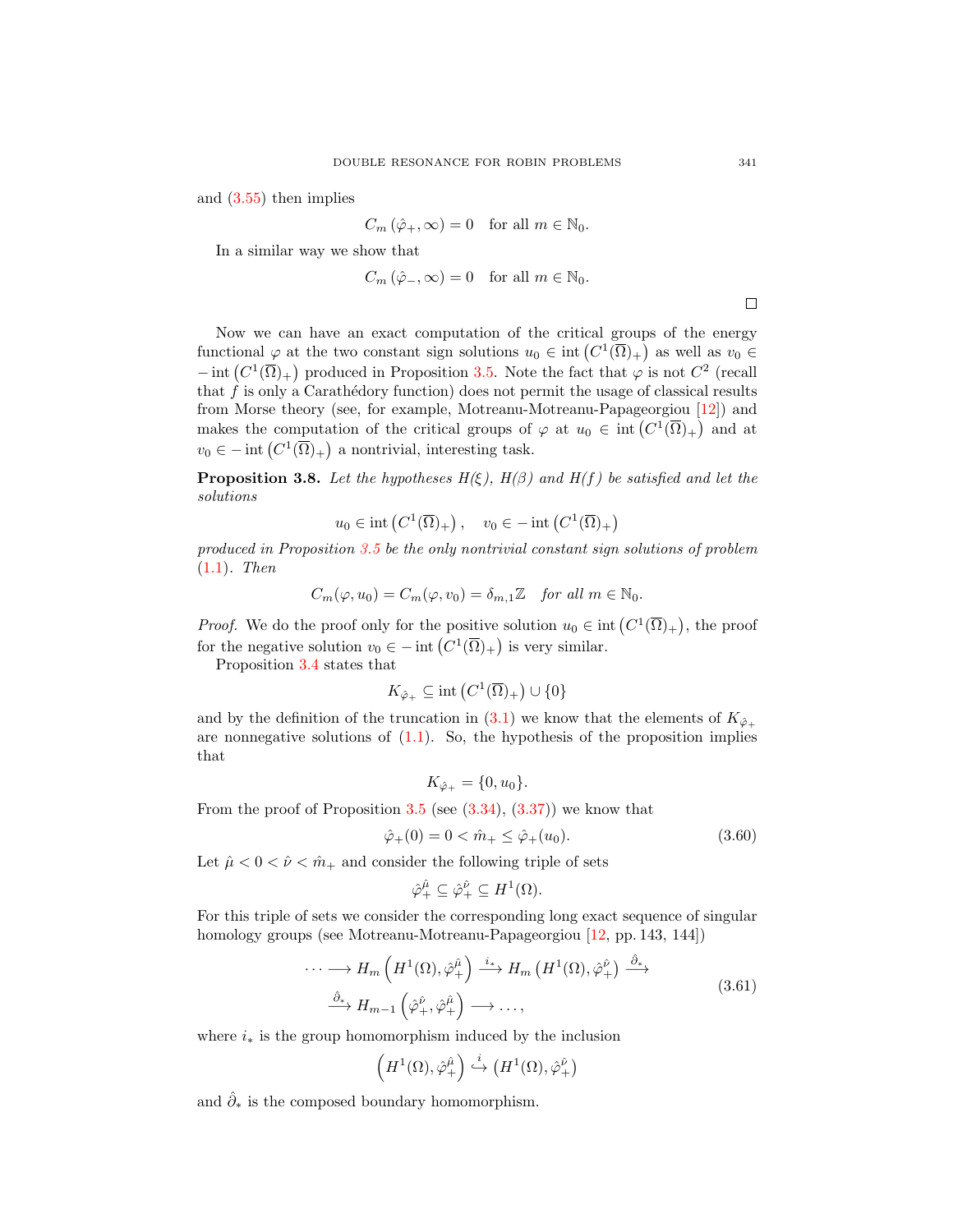The rank theorem implies

<span id="page-19-0"></span>
$$
\operatorname{rank} H_m\left(H^1(\Omega), \hat{\varphi}^{\hat{\nu}}_{+}\right) = \operatorname{rank} \ker \hat{\partial}_* + \operatorname{rank} \operatorname{im} \hat{\partial}_*
$$
  
= 
$$
\operatorname{rank} \operatorname{im} i_* + \operatorname{rank} \operatorname{im} \hat{\partial}_*
$$
(3.62)

because of the exactness in [\(3.61\)](#page-18-0). Recall that  $\hat{\nu} \in (0, \hat{m}_+)$  and  $K_{\hat{\varphi}_+} = \{0, u_0\}.$ Therefore, from [\(3.60\)](#page-18-1) and Proposition 6.61 in Motreanu-Motreanu-Papageorgiou [\[12\]](#page-21-14) we obtain

$$
H_m\left(H^1(\Omega),\hat{\varphi}_+^{\hat{\nu}}\right) = C_m\left(\hat{\varphi}_+,u_0\right) \quad \text{for all } m \in \mathbb{N}_0. \tag{3.63}
$$

Since  $\hat{\mu} < 0$  and  $K_{\hat{\varphi}_+} = \{0, u_0\}$ , from  $(3.50)$  it follows that

$$
H_m\left(H^1(\Omega), \hat{\varphi}^{\hat{\nu}}_+\right) = C_m\left(\hat{\varphi}_+, \infty\right) = 0 \quad \text{for all } m \in \mathbb{N}_0,
$$
\n(3.64)

cf. Proposition [3.7.](#page-14-4) Finally, Lemma 6.55 of Motreanu-Motreanu-Papageorgiou [\[12\]](#page-21-14) gives

$$
H_{m-1}\left(\hat{\varphi}_+^{\hat{\nu}},\hat{\varphi}_+^{\hat{\mu}}\right) = C_{m-1}(\hat{\varphi}_+,0) = \delta_{m-1,0}\mathbb{Z} = \delta_{m,1}\mathbb{Z} \quad \text{for all } m \in \mathbb{N}_0,\qquad(3.65)
$$

see also Proposition [3.3.](#page-10-5)

We return back to  $(3.62)$  and use  $(3.63)$ ,  $(3.64)$  as well as  $(3.65)$ . This leads to

<span id="page-19-3"></span><span id="page-19-2"></span><span id="page-19-1"></span>
$$
rank C_1 \left( \hat{\varphi}_+, u_0 \right) \le 1. \tag{3.66}
$$

From the proof of Proposition [3.5](#page-12-5) we know that  $u_0 \in \text{int}\left( C^1(\overline{\Omega})_+ \right)$  is a critical point of mountain pass type of the functional  $\hat{\varphi}_+$ . Hence

<span id="page-19-5"></span><span id="page-19-4"></span>
$$
C_1(\hat{\varphi}_+,u_0)\neq 0,
$$

(see Motreanu-Motreanu-Papageorgiou [\[12,](#page-21-14) p. 168]) which means

<span id="page-19-9"></span>
$$
rank C_1 \left( \hat{\varphi}_+, u_0 \right) \ge 1. \tag{3.67}
$$

Note that in  $(3.61)$  only the tail (that is,  $m = 1$ ) is nontrivial (see  $(3.64)$ ,  $(3.65)$ ). Finally, from  $(3.66)$  and  $(3.67)$  we infer that

$$
C_m\left(\hat{\varphi}_+, u_0\right) = \delta_{m,1} \mathbb{Z} \quad \text{for all } m \in \mathbb{N}_0. \tag{3.68}
$$

Now, let us consider the homotopy  $\tilde{h}_+ : [0,1] \times H^1(\Omega) \to \mathbb{R}$  defined by

<span id="page-19-6"></span>
$$
\tilde{h}_+(t,u) = (1-t)\varphi(u) + t\hat{\varphi}_+(u).
$$

Suppose that we can find  $(t_n)_{n\geq 1} \subseteq [0,1]$  and  $(u_n)_{n\geq 1} \subseteq H^1(\Omega)$  such that

$$
t_n \to t, \quad u_n \to u_0, \quad \left(\tilde{h}_+\right)_u'(t_n, u_n) = 0 \quad \text{ for all } n \in \mathbb{N}.
$$
 (3.69)

The last assertion in [\(3.69\)](#page-19-6) implies

<span id="page-19-7"></span>
$$
-\Delta u_n + \xi(x)u_n = f(x, u_n^+) + (1 - t_n)f(x, -u_n^-) + t_n\mu u_n^- \quad \text{in } \Omega,
$$
  
\n
$$
\frac{\partial u_n}{\partial n} + \beta(x)u_n = 0 \quad \text{on } \partial\Omega.
$$
\n(3.70)

From  $(3.70)$  in combination with the growth condition on f stated in  $(3.31)$  and the regularity theory of Wang [\[18\]](#page-21-13) we know that we can find  $\alpha \in (0,1)$  and  $c_{11} > 0$ such that

$$
u_n \in C^{1,\alpha}(\overline{\Omega}), \quad \|u_n\|_{C^{1,\alpha}(\overline{\Omega})} \le c_{11} \quad \text{for all } n \in \mathbb{N}.
$$
 (3.71)

From [\(3.71\)](#page-19-8) and the compact embedding of  $C^{1,\alpha}(\overline{\Omega})$  into  $C^1(\overline{\Omega})$ , we infer that

<span id="page-19-8"></span>
$$
u_n \to u_0 \text{ in } C^1(\overline{\Omega}),
$$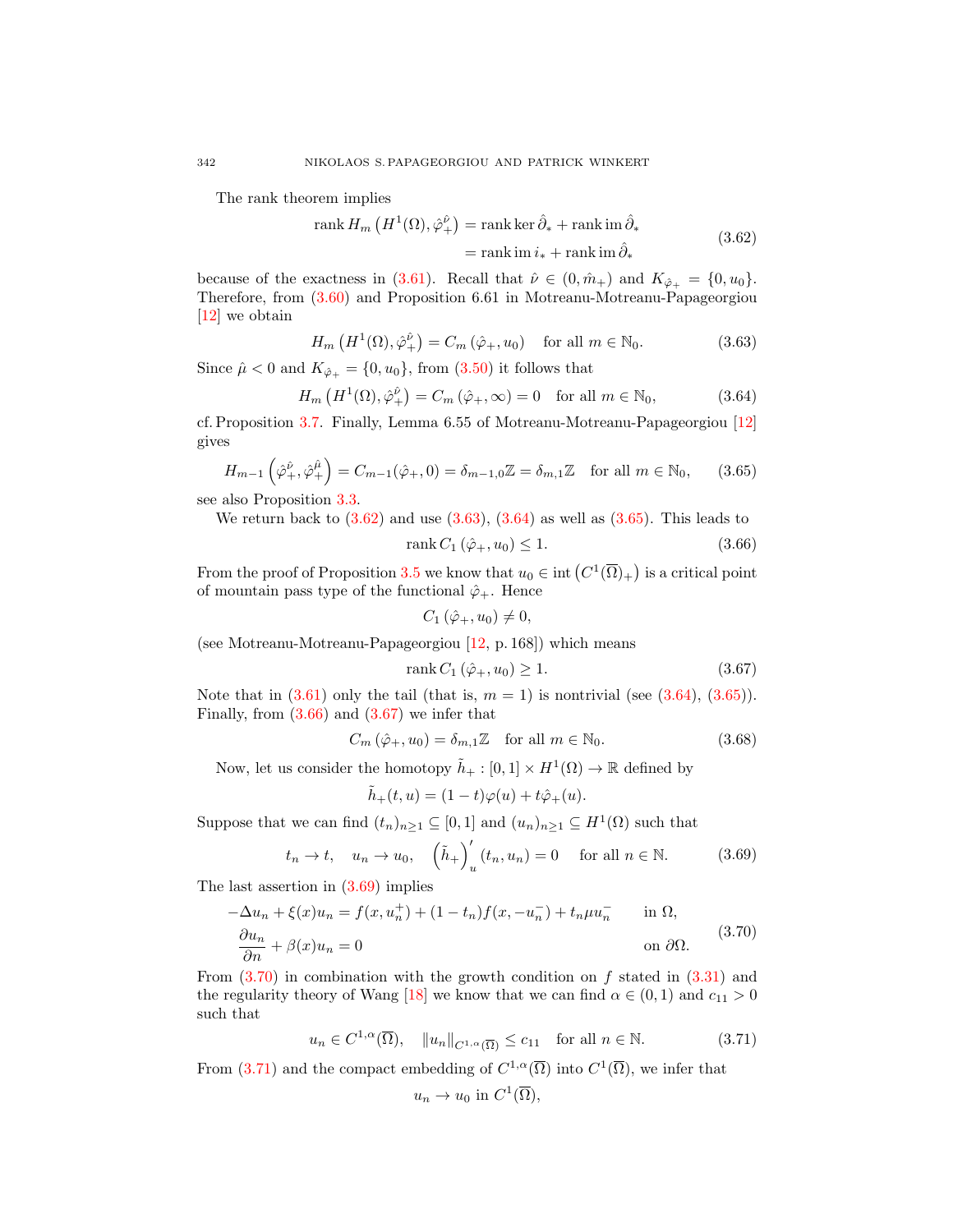see [\(3.69\)](#page-19-6). Recall that  $u_0 \in \text{int}\left(C^1(\overline{\Omega})_+\right)$  and  $\text{int}\left(C^1(\overline{\Omega})_+\right) \subseteq C^1(\overline{\Omega})$  is open, we obtain

$$
u_n \in \text{int}\left(C^1(\overline{\Omega})_+\right) \quad \text{for all } n \geq n_0.
$$

Therefore,  $(u_n)_{n\geq 1}$  is a sequence of distinct positive solutions of  $(1.1)$ , a contradiction. Hence, [\(3.69\)](#page-19-6) cannot occur and so from the homotopy invariance of critical groups (see, for example, Gasiński-Papageorgiou  $[9, p. 836]$ ) we have

$$
C_m\left(\tilde{h}_+(0,\cdot),u_0\right) = C_m\left(\tilde{h}_+(1,\cdot),u_0\right) \quad \text{for all } m \in \mathbb{N}_0.
$$

This gives because of [\(3.68\)](#page-19-9)

$$
C_m(\varphi, u_0) = C_m(\hat{\varphi}_+, u_0) = \delta_{m,1} \mathbb{Z} \quad \text{for all } m \in \mathbb{N}_0.
$$

Similarly we can show that

$$
C_m(\varphi, v_0) = \delta_{m,1} \mathbb{Z} \quad \text{for all } m \in \mathbb{N}_0.
$$

 $\Box$ 

Now we are ready to produce a third nontrivial smooth solution.

**Proposition 3.9.** If hypotheses  $H(\xi)$ ,  $H(\beta)$  and  $H(f)$  are satisfied, then problem  $(1.1)$  has a third nontrivial smooth solution

$$
y_0 \in C^1(\overline{\Omega}), \quad y_0 \notin \{0, u_0, v_0\}.
$$

Proof. From Proposition [3.6](#page-13-5) we have

$$
C_m(\varphi,\infty) = \delta_{m,d_k} \mathbb{Z} \quad \text{for all } m \in \mathbb{N}_0 \text{ with } d_k = \dim \bigoplus_{i=1}^k E\left(\hat{\lambda}_i\right).
$$

Then from Motreanu-Motreanu-Papageorgiou [\[12,](#page-21-14) Theorem 6.62, p. 160] (an easy consequence of the Morse relation given in [\(2.6\)](#page-5-1)) we know that there exists  $y_0 \in K_\varphi$ such that

<span id="page-20-1"></span><span id="page-20-0"></span>
$$
C_{d_k}(\varphi, y_0) \neq 0. \tag{3.72}
$$

From Propositions [3.3](#page-10-5) and [3.8](#page-18-2) we have

1

$$
C_m(\varphi, 0) = \delta_{m,0}\mathbb{Z} \quad \text{and} \quad C_m(\varphi, u_0) = C_m(\varphi, v_0) = \delta_{m,1}\mathbb{Z} \tag{3.73}
$$

for all  $m \in \mathbb{N}_0$ . Since  $d_k \geq 2$  (recall that  $k \geq 2$ ), from [\(3.72\)](#page-20-0) and [\(3.73\)](#page-20-1) it follows that

$$
y_0 \notin \{0, u_0, v_0\}.
$$

Because of  $y_0 \in K_{\varphi}$ , we know that  $y_0$  is a third nontrivial solution of  $(1.1)$  and the regularity theory of Wang [\[18\]](#page-21-13) implies that  $y_0 \in C^1(\overline{\Omega})$ .  $\Box$ 

**Theorem 3.10.** If hypotheses  $H(\xi)$ ,  $H(\beta)$  and  $H(f)$  are satisfied, then problem [\(1.1\)](#page-0-0) admits at least three nontrivial smooth solutions

$$
u_0 \in \text{int}\left(C^1(\overline{\Omega})_+\right), \quad v_0 \in -\text{int}\left(C^1(\overline{\Omega})_+\right) \quad \text{and} \quad y_0 \in C^1(\overline{\Omega}).
$$